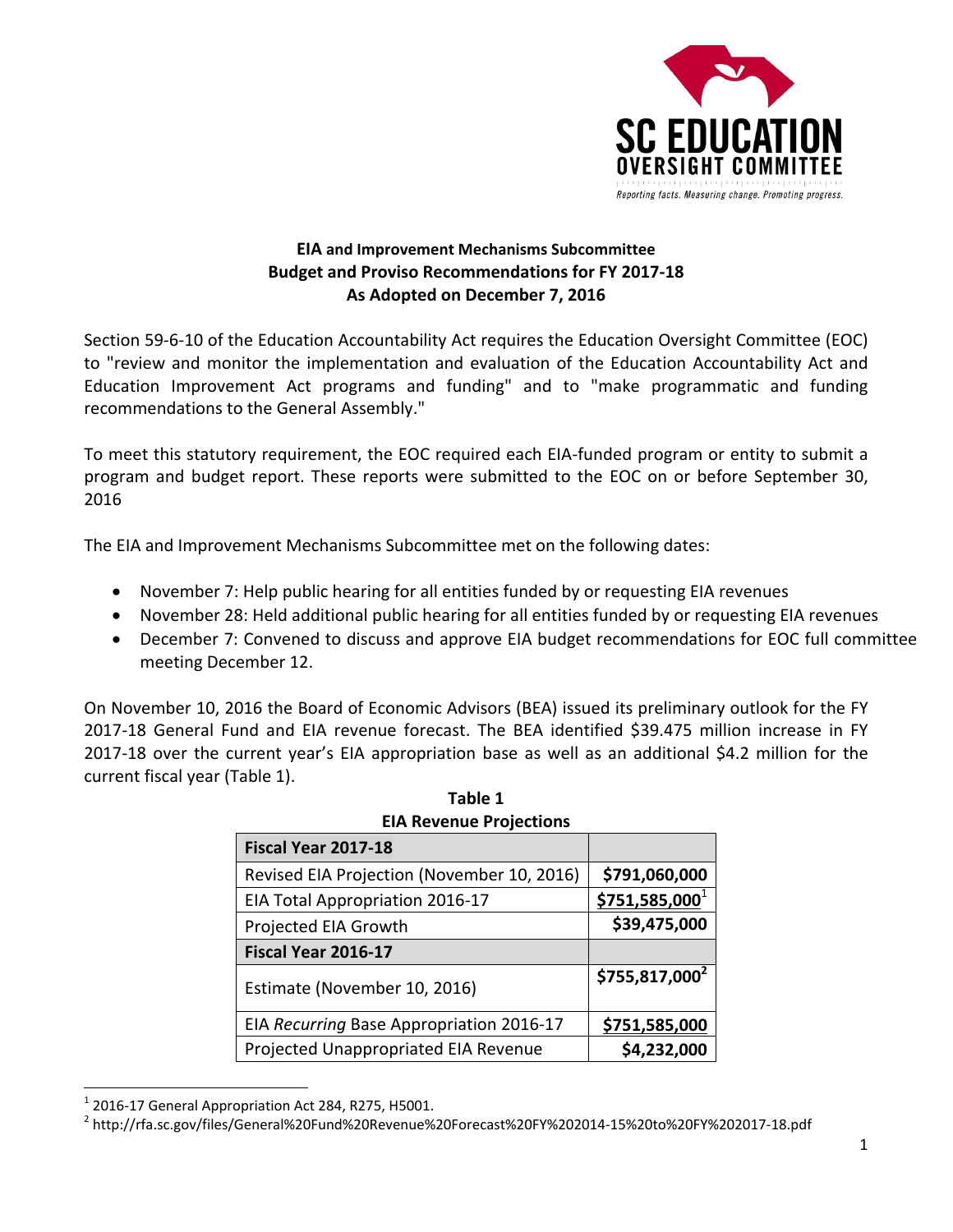# **Objective 1: Support Educators for 21st Century Learning**

There are two critical needs facing public education in South Carolina:

- 1. The current educator pipeline is not sufficient to meet existing or future needs with significant shortage of special education and STEM teachers; and
- 2. Teachers need assistance in teaching and facilitating the learning of 21st century skills like communication, collaboration, critical thinking, and creativity.

*On the Path to Equity: Improving the Effectiveness of Beginning Teachers*, a 2014 report by Alliance for Excellent Education, determined that half a million teachers in the United States leave the classroom or profession annually at a cost to public education of \$2.2 billion. The high turnover rate "disproportionately affects high‐poverty schools and seriously compromises the nation's capacity to ensure that all students have access to skilled teaching. . . . Turnover is especially high among new teachers, with 40 to 50 percent leaving the profession after five years." <sup>3</sup>

In South Carolina, the Center for Educator Recruitment, Retention, and Advancement (CERRA) releases an annual report on teacher supply and demand*.* In its January 2016 report, CERRA found that 5,353 teachers did not return to their classroom in 2015‐16, up 1.4% from the prior year. Thirty‐nine percent of teachers who left did so during the first five years of their careers, representing five percent increase from the prior year. Fourteen percent of all teacher departures occurred during or at the end of the first year in the classroom. CERRA notes "the gap between teacher supply and teacher demand continues to widen…Statewide, districts reported a 33% increase in the number of vacant positions compared to last year…Many South Carolina districts continue to have difficulty filling vacancies in special education all school levels, and mathematics and sciences in middle and high schools."<sup>4</sup> More vacancies also occurred in social studies and English as well.

To begin addressing these issues, staff recommends the following budget and policy proposals:

## **Recommendation 1A: Computer Science Task Force Recommendations ‐ \$500,000**

The South Carolina Department of Education (SCDE) and the Education Oversight Committee (EOC) convened a joint task force on computer science and information technology. The Task Force was co-chaired by the Honorable Molly Spearman, State Superintendent of Education,

<sup>3</sup> *On the Path to Equity: Improving the Effectiveness of Beginning Teachers*. 2014. <http://all4ed.org/wp‐ content/uploads/2014/07/PathToEquity.pdf>.

 $4$  https://www.cerra.org/uploads/1/7/6/8/17684955/2015\_supply\_demand\_report $-1$ .pdf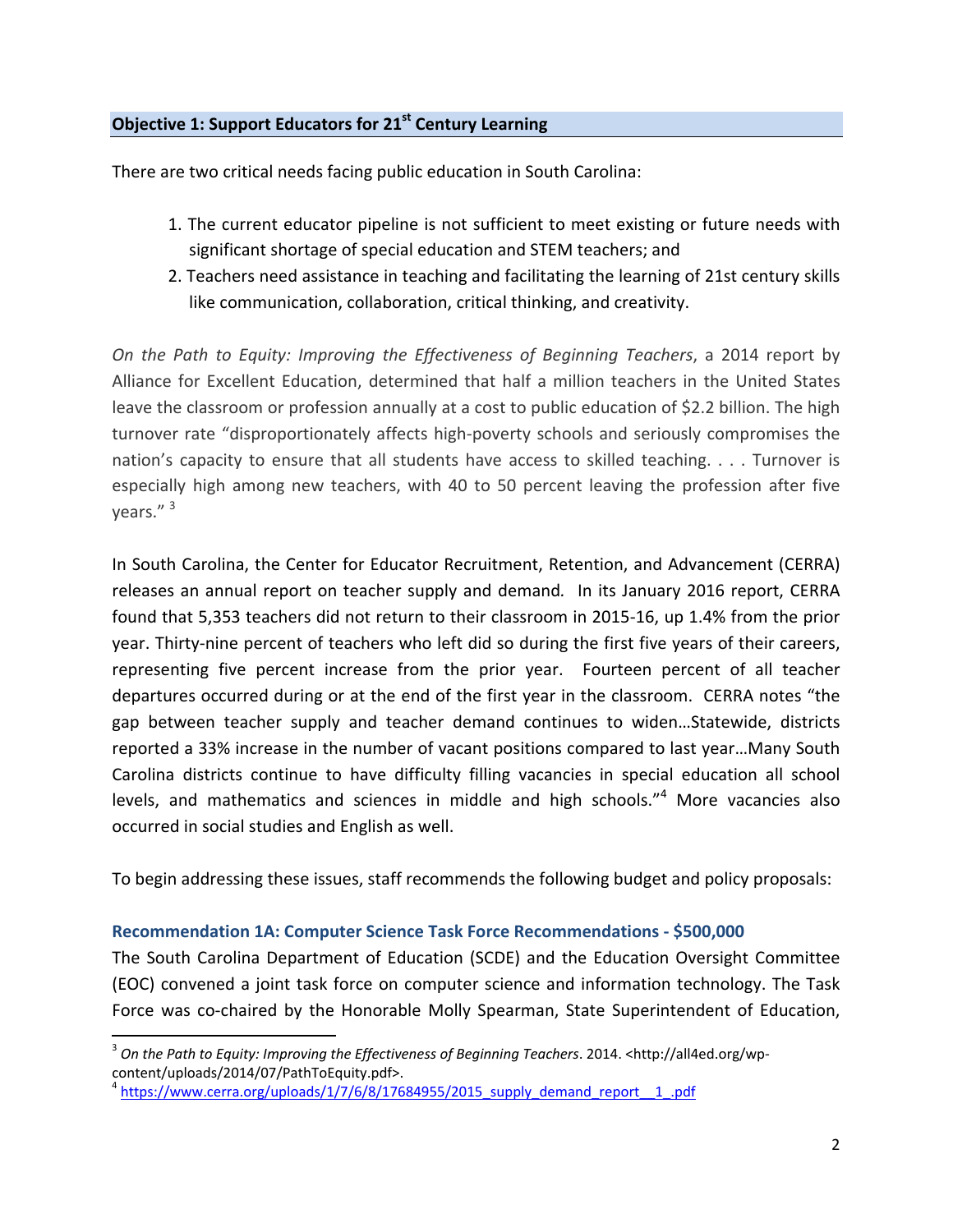Neil Robinson, Chairman of the EOC, and Rep. Dwight Loftis, a member of the House Ways and Means Committee and the EOC. The Task Force was composed of individuals who represent K– 12 education, higher education, business and industry, parents, and communities throughout South Carolina.

The Task Force identified five (5) key findings through studies of national, state and local computer science research and practices. These are:

1. National and state data demonstrate a high demand for and significant job growth in the next decade in computer science, information technology, and related fields including cyber security.

2. As in other states, the opportunity for students in South Carolina to take a computer science course appears to be severely limited, with female students, students in poverty, and African‐ American and Hispanic students, disproportionately underrepresented in the courses that are offered.

3. As in other states, South Carolina has few postsecondary teacher preparation programs in computer science and few opportunities for teachers to acquire computer science content knowledge and pedagogical skills.

4. As in other states, South Carolina's citizens are limited in their awareness of career opportunities in computer science and the importance of computer science education.

5. The SCDE is taking action to expand access to computer science education.

Based on these findings, the Task Force identified five (5) recommendations for action by the SCDE and key agents in the public and private sector. These recommendations assume SCDE's completion and the approval of the K–8 computer science standards this fiscal year. These are:

1. The SCDE, with the assistance of Task Force members, should develop and implement a Computer Science Initiative including a broad reaching, communication plan.

2. The SCDE should create clear pathways in grades 9–12 to computing and information technology (IT) careers.

3. The SCDE and State Board of Education should approve computer science as a recognized field of teacher certification.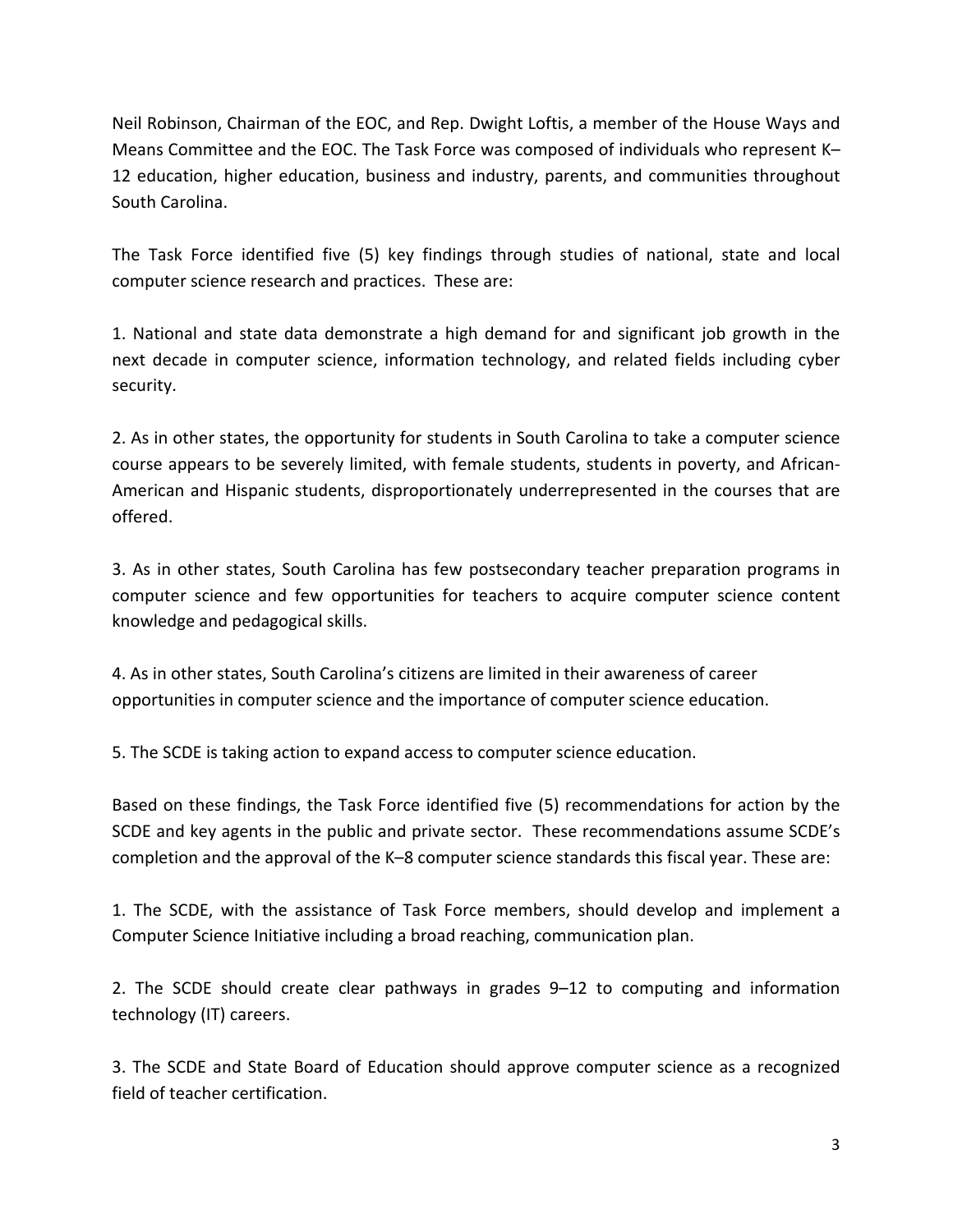4. The SCDE, with the assistance of Task Force members, should identify measures of successes and challenges in expanding opportunities for all students to access computer science education.

5. South Carolina should offer a variety of learning opportunities for students, educators, and parents based on the new K–8 computer science standards.

In its recommendations, the Joint Task Force proposes strategies to equip educators to teach digital literacy, computational thinking, and computer science, and to increase student enrollments in and completion of computing courses such that the computational skills of **all** students, as defined in the *Profile of the South Carolina Graduate*, and interest in and pursuit of computer science and information technology careers are significantly increased.

The Joint Task Force proposes an initial state investment in a Computer Science Initiative for Fiscal Year 2017–18 of at least \$500,000 for five (5) interrelated actions:

1. Increase staffing at the SCDE to include at least one staff member solely devoted to coordinating Computer Science Initiative development and implementation in collaboration with key public and private sector agents (\$100,000);

2. Develop and implement a Computer Science Initiative communication plan (\$25,000);

3. Provide professional learning opportunities in computer science for educators in five to ten pilot districts (\$175,000);

4. Support learning opportunities for students and parents, such as summer camps, that emphasize computer science learning for minorities, females, and students in poverty in five pilot sites (\$50,000 to \$100,000); and

5. Provide incentives to pilot in five school districts expanded computer science opportunities for all students (\$50,000 to \$100,000).

# **Recommendation 1B: S<sup>2</sup> TEM Centers SC – STEM Teacher Fellows Initiative ‐ \$1,250,000**

Nationally, student interest in STEM is high; almost half of students in the 2013 ACT‐tested graduating class have an interest in STEM majors or occupations. The academic gap that exists in general for ethnically diverse students is even more pronounced among those interested in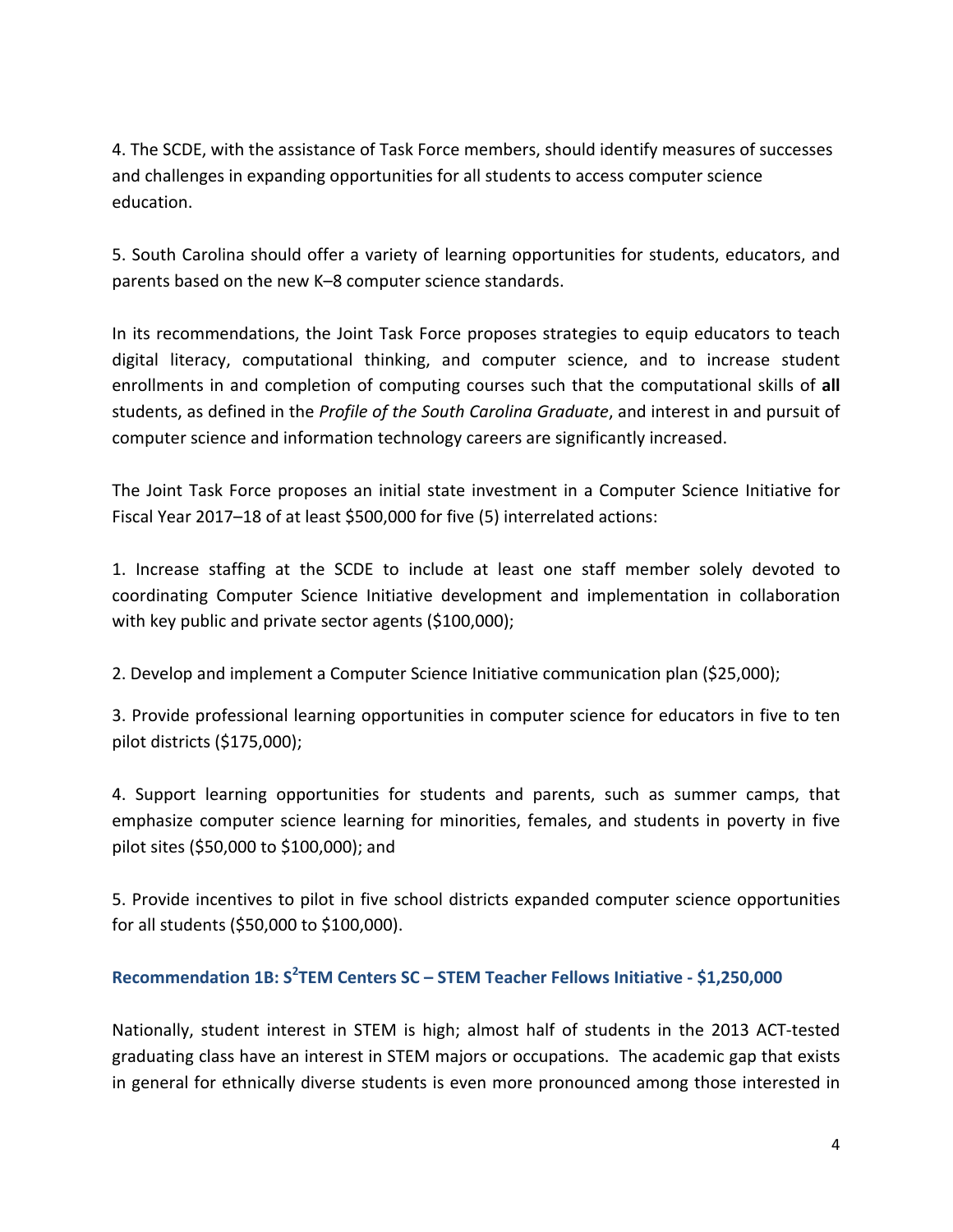STEM fields.<sup>5</sup> While student interest may be high, the supply of teachers for STEM-related fields in South Carolina continues to be a challenge. Data from CERRA's annual Supply and Demand Survey demonstrates the need. Vacancies in middle school mathematics increased during the 2015‐16 school year.

Students benefit from quality STEM education by becoming:

- **Problem‐solvers** able to define questions and problems, design investigations to gather data, collect and organize data, draw conclusions, and then apply understandings to new and novel situations.
- **Innovators** creatively use science, mathematics, and technology concepts and principles by applying them to the engineering design process.
- **Inventors** recognize the needs of the world and creatively design, test, redesign, and then implement solutions (engineering process).
- **Self‐reliant** able to use initiative and self‐motivation to set agendas, develop and gain self‐ confidence, and work within time specified time frames.
- **Logical thinkers** able to apply rational and logical thought processes of science, mathematics, and engineering design to innovation and invention.
- **Technologically literate** ‐ understand and explain the nature of technology, develop the skills needed, and apply technology appropriately.<sup>6</sup>

S2TEM Centers SC is a statewide system of STEM education support for teachers, schools and communities managed by South Carolina's Coalition for Mathematics and Science. First established by the SC General Assembly in 1993, this program has grown its expertise in designing and implementing programs that build teachers' science, technology, engineering and mathematics knowledge, instructional skills and leadership characteristics.

● \$250,000 - S2TEM Centers SC would add two STEM Education Specialists to provide services to schools and school districts. One specialist would be assigned to the Coastal Pee Dee Regional S2TEM Center with particular emphasis on service in Clarendon, Dillon, Florence, Lee, Marion, Marlboro and Williamsburg Counties. Another specialist would be assigned to the Midlands Regional S2TEM Center with particular emphasis on service in Allendale, Bamberg, Barnwell, Hampton, Jasper and Orangeburg Counties. These selected counties are those that include plaintiff districts in *Abbeville Co. School District vs. State of South*

<sup>5</sup> Source: ACT, *The Condition of Stem 2013 South Carolina, 2014.* 

https://www.act.org/stemcondition/13/pdf/SouthCarolina.pdf<br><sup>6</sup> Source: Hays Blaine (HB) Lantz, Jr., Ed.D., Science, Technology, Engineering, and Mathematics (STEM) Education, *What Form? What Function?* 2009. http://www.currtechintegrations.com/pdf/STEMEducationArticle.pdf>.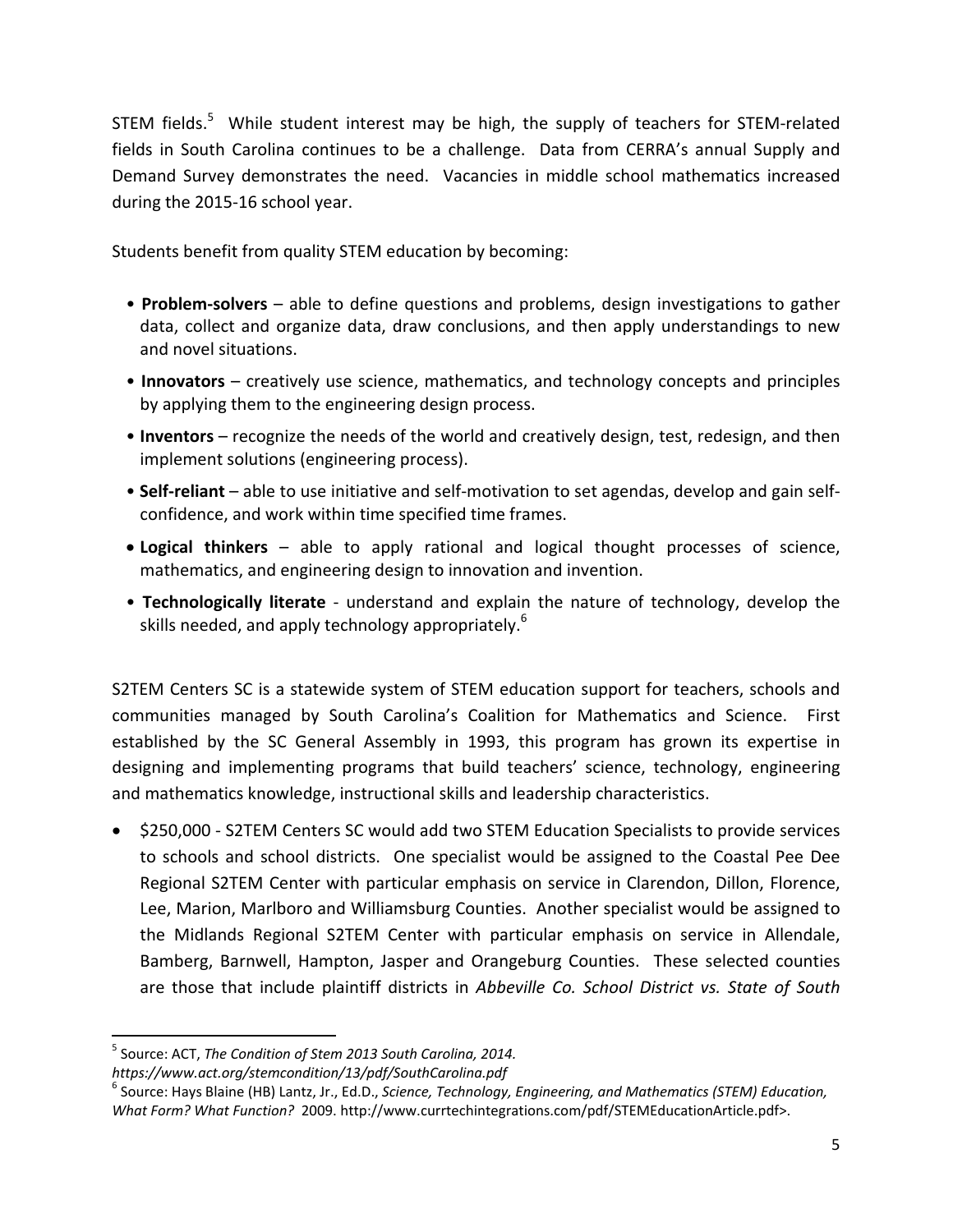*Carolina,* and in which one or more of the districts scored 10% or more below the state mean on the math, science and English portions of the 2016 ACT exam. This program of support will include an update of the Standards Support System math and science lessons to current standards so they complement SCDE's Standards and Support Documents. Even though the current Standards Support System math and science lessons are outdated, 1,159 lessons were downloaded in 2015‐16. The increase would also fund an external evaluation of selected SCCMS/S2TEM Centers SC programs and services. Programs to be selected will be determined in consultation with the EOC. In addition:

- \$750,000 to implement, manage and provide quality assurance of additional STEM labs at underserved schools
- \$50,000 for collaboration with SCDE and other organizations to develop a STEM alignment plan that would identify five STEM outcomes that can be achieved in five years.
- \$200,000 to fund professional development focused on integration of computational literacy strategies in STEM subject areas similar to S2TEM Center's Boeing‐funded disciplinary literacy research. These funds could also support additional Teacher Fellows.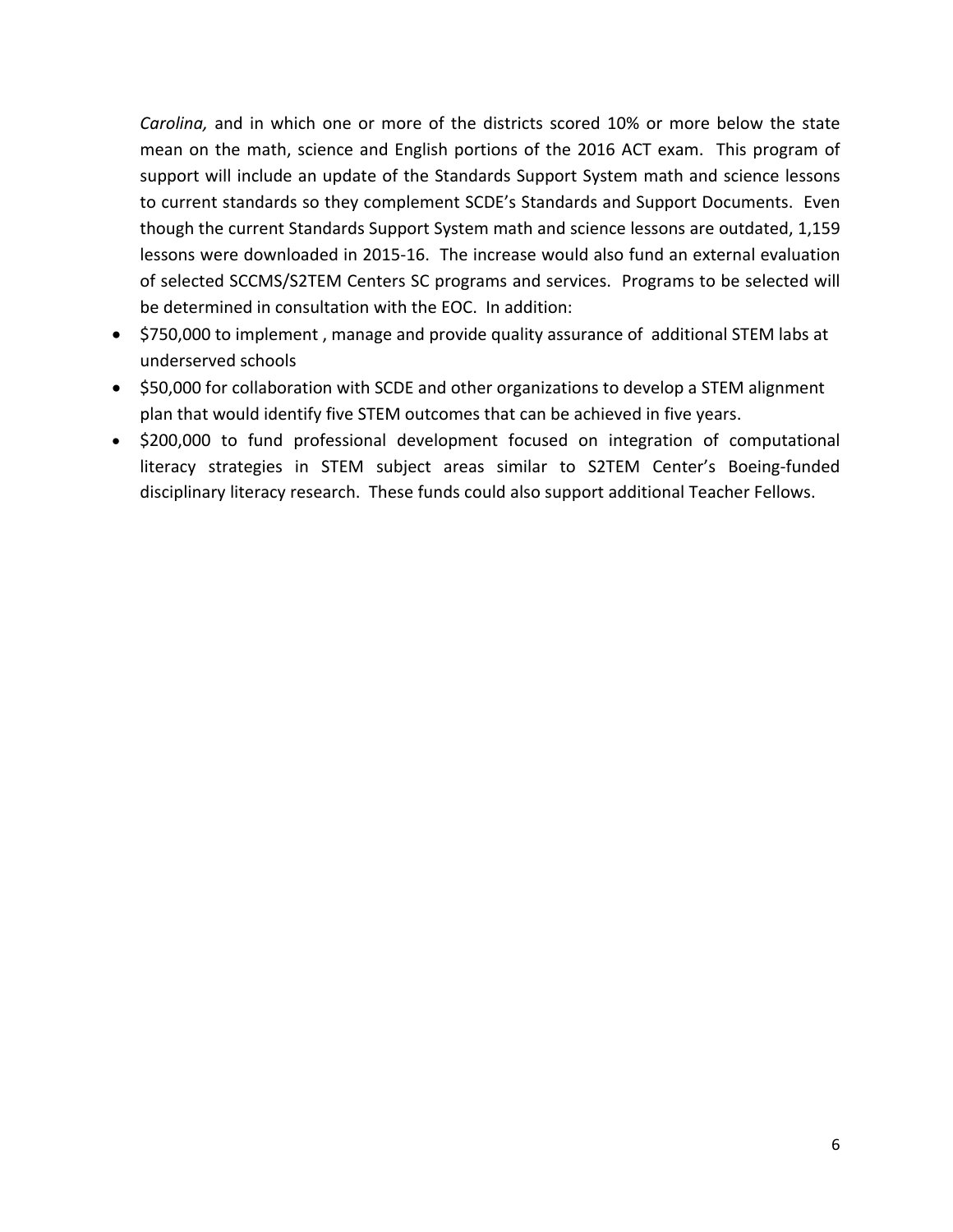#### **Recommendation 1C: State Agency Teacher Pay ‐ \$394,415**

The following state agencies/special schools requested increases in their line‐item appropriation for teacher salaries. Pursuant to Proviso 1A.4, **"**each state agency shall receive such funds as are necessary to adjust the pay of all instructional personnel to the appropriate salary provided by the salary schedules of the school district in which the agency is located." The EOC contacted the seven special schools that receive EIA funds, and six responded.

|                                            | FY2016-17                             |  |                    | <b>FY2017-18 TSS Requested Change</b>         |               |                                   |                                   |  |
|--------------------------------------------|---------------------------------------|--|--------------------|-----------------------------------------------|---------------|-----------------------------------|-----------------------------------|--|
|                                            | <b>EIA Line Item</b><br>Appropriation |  | 2%<br><b>STATE</b> | Local<br><b>Supplement</b><br><b>Increase</b> | <b>Fringe</b> | <b>Total</b><br>Increase/Decrease | <b>Explanation</b>                |  |
| TEACHER PAY (F300)                         | \$73,861                              |  |                    |                                               |               | (573,861)                         | Eliminate Line<br>Item            |  |
| Governor's School for<br>Arts & Humanities | \$1,192,439                           |  | \$53,961           | \$80,942                                      | \$28,330      | \$163,233                         | 3% Increase per<br>Greenville     |  |
| Wil Lou Gray<br><b>Opportunity School</b>  | \$605,294                             |  | \$21,722           | \$16,368                                      | \$7,999       | \$46,089                          | 1.51% Increase per<br>Lexington 2 |  |
| SC School for Deaf &<br><b>Blind</b>       | \$7,439,286                           |  | \$117,937          | \$0                                           | \$0           | \$117,937                         | 2% State Increase                 |  |
| Disabilities & Special<br><b>Needs</b>     | \$548,653                             |  | \$0                | \$0                                           | \$0           | \$0                               | No increase<br>requested          |  |
| John de la Howe                            | \$417,734                             |  |                    |                                               |               | <b>No Response</b>                |                                   |  |
| <b>Clemson Ag Teachers</b>                 | \$989,758                             |  | \$0                | \$0                                           | \$0           | \$0                               | No increase<br>requested          |  |
| Governor's School for<br>Science & Math    | \$719,425                             |  | \$58,251           | \$58,292                                      | \$24,474      | \$141,017                         | 2% Increase per<br>Darlington     |  |
| TOTAL:                                     |                                       |  |                    |                                               |               | \$394,415                         |                                   |  |

## **Table 2 Increased Funding to the Following Special Schools and Line Items**

*\* Numbers rounded up to nearest whole dollar*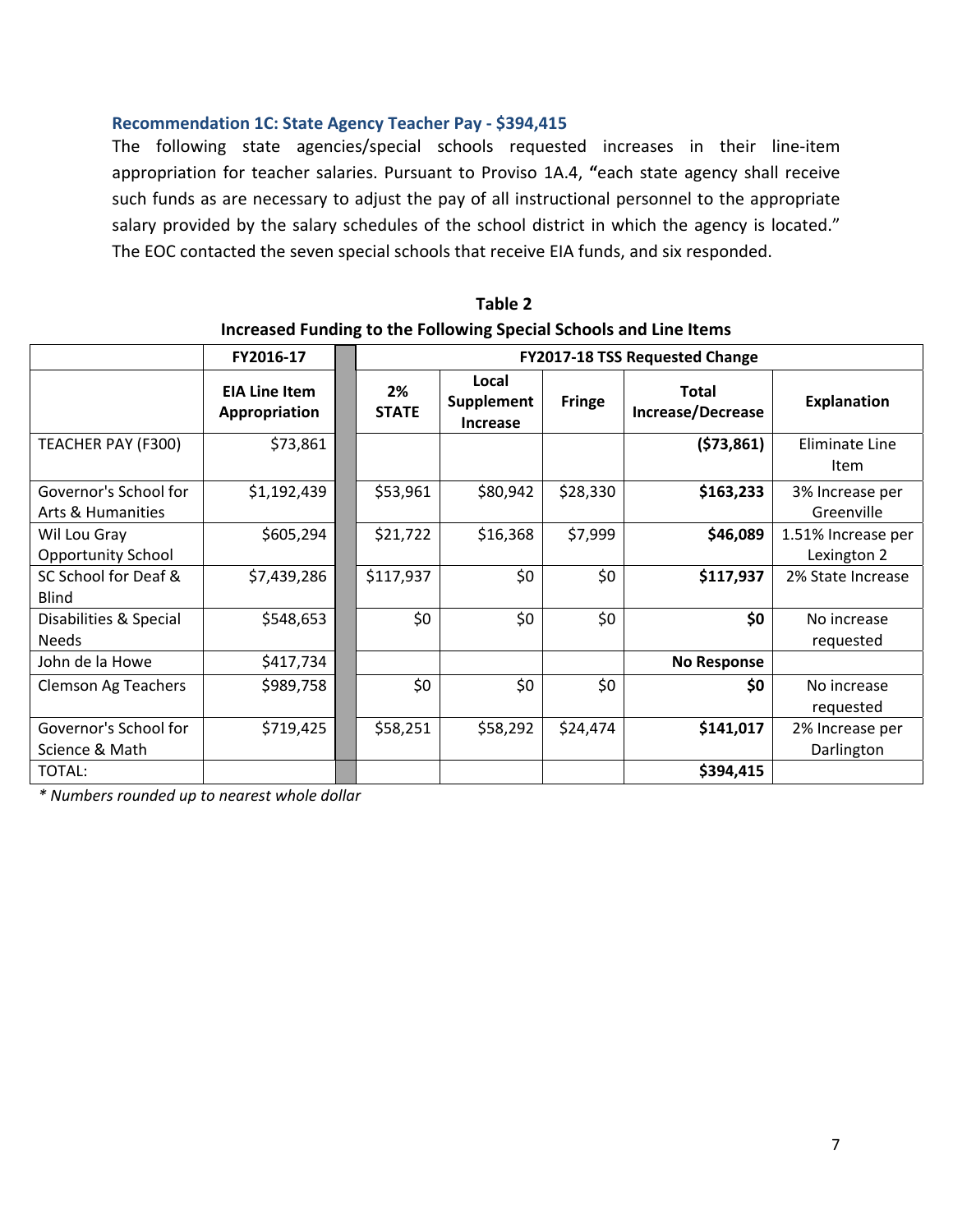#### **Recommendation 1D: National Board Certification and Teacher Salary**

Last year, SCDE requested and received an EIA increase to extend the statewide minimum teacher salary schedule from 22 to 23 years. For FY 2016‐17, Proviso 1A.79 increased the salary schedule for any teacher entering the  $23<sup>rd</sup>$  year if the district's salary schedule did not go beyond 22 years. Proviso 1.91 increased the statewide salary schedule by 2% for FY 2016‐17. The South Carolina Revenue and Fiscal Affairs Office projects the Southeastern average teacher salary in 2017‐18 to be \$51,966. The average teacher salary in South Carolina in 2015‐16 was \$48,769. Table 3 documents the average teacher salary in South Carolina with the Southeastern average teacher salary since FY 2012‐13 and a widening gap. Depending upon the level of Education Finance Act (EFA) funds that are appropriated by the General Assembly, the statewide salary schedule for teachers may be increased.

|           | AVEIAGE TEALITEL SAIALY |                  |                   |  |  |
|-----------|-------------------------|------------------|-------------------|--|--|
|           | <b>SC Actual</b>        | <b>SE Actual</b> | <b>Difference</b> |  |  |
| FY2012-13 | \$48,375                | \$47,964         | \$411             |  |  |
| FY2013-14 | \$48,430                | \$48,289         | \$141             |  |  |
| FY2014-15 | \$48,561                | \$48,985         | (5424)            |  |  |
| FY2015-16 | \$48,769                | \$49,596         | (5827)            |  |  |
| FY2016-17 |                         | \$50,797         |                   |  |  |
| FY2017-18 |                         | \$51,966         |                   |  |  |

**Table 3 Average Teacher Salary**

Sources: Revenue and Fiscal Affairs Office, August 31, 2016 Letter to State Superintendent of Education Email from, SCDE, Director of Communications & Governmental Affairs, November 8, 2016 Note: Salaries in bold are estimates.

Based on carry forwards and declining enrollment, EOC recommends reducing National Board Certification by \$3 million, as compared to SCDE's request to reduce the line item by \$2 million. EIA Subcommittee analyzed the recurring EIA appropriations for National Board Certification. Based upon the unexpended funds from FY15 and FY16, the staff anticipates \$6,372,069 in funds from this one line item will not be expended in FY16.

**Table 4**

| <b>National Board Certification</b>                                      |              |              |             |              |  |  |
|--------------------------------------------------------------------------|--------------|--------------|-------------|--------------|--|--|
| <b>Transfer In</b><br><b>Expenditures</b><br>Unexpended<br>Appropriation |              |              |             |              |  |  |
| FY2012-13                                                                | \$68,564,000 | \$56,822,696 | \$0         | \$11,741,304 |  |  |
| FY2013-14                                                                | \$54,000,000 | \$55,117,175 | \$1,117,175 | \$0          |  |  |
| FY2014-15                                                                | \$55,500,000 | \$53,651,386 | \$0         | \$1,848,614  |  |  |
| FY2015-16                                                                | \$54,000,000 | \$51,521,931 | \$0         | \$2,478,069  |  |  |
| FY 2016-17                                                               | \$54,000,000 | \$50,106,000 | \$0         | \$3,894,000  |  |  |

Sources: Annual EIA Program and Budget Reports submitted by the SCDE to EOC. FY 2016‐17 data estimated based on SCDE Submission of EIA Program and Budget Report in November 2016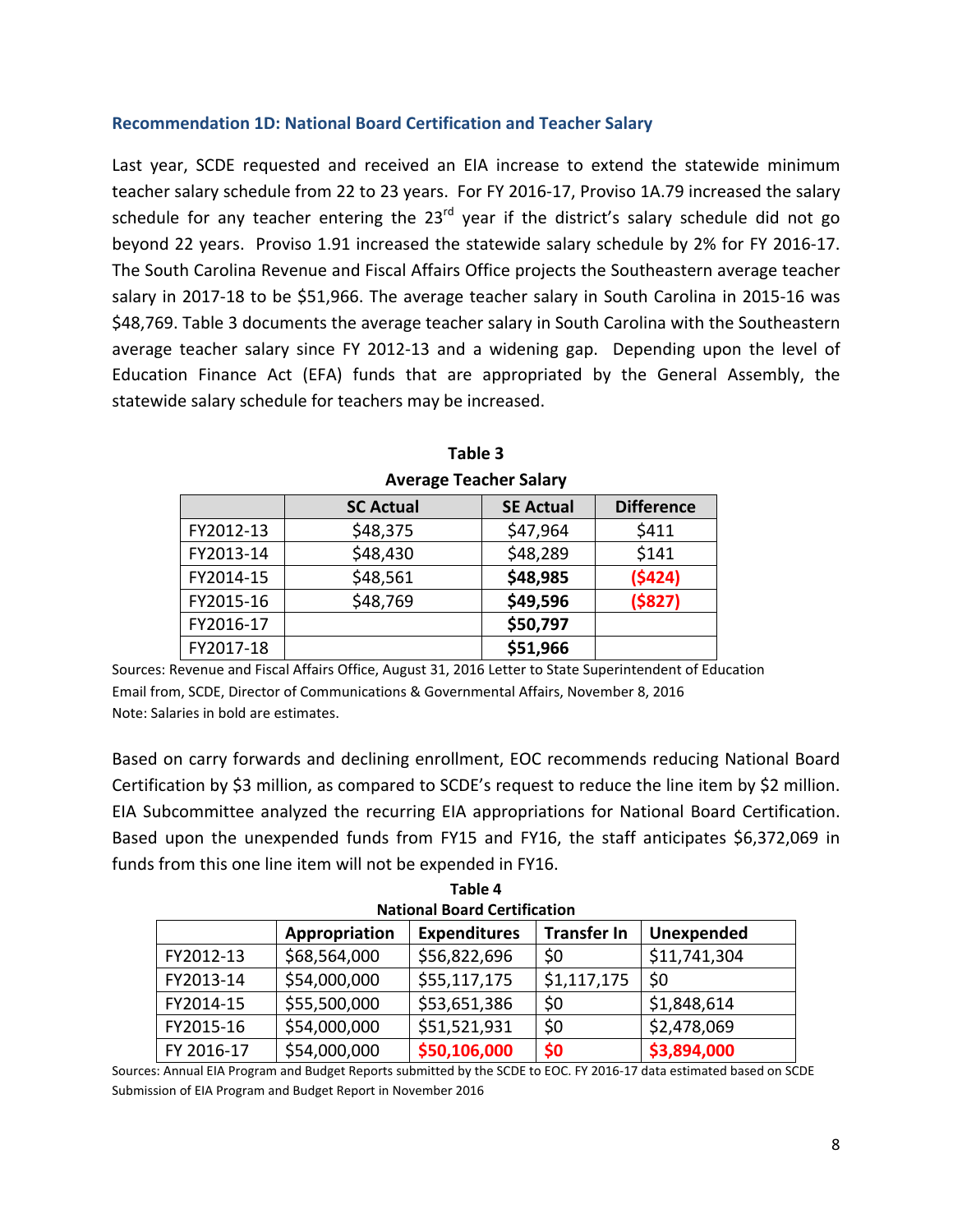#### **Recommendation 1E: SC ETV ‐ \$200,000**

EOC recommends an additional \$200,000 in recurring funds to support ETV's work with PreK‐12 students and teachers through the networks interactive service LearningWhy. The service provides standards‐based lessons for one‐on‐one teaching and includes cross‐curricular activities, lesson progressions and assessments. The funding will also support the distribution and training about the use of WiFi devices to early childhood educators and other educational organizations including afterschool programs in rural and urban low‐income areas of the state with limited access to WiFi services. The funding increase will allow ETV to manage the distribution and management of the devices and provide professional development and packaged content of premium PreK‐12 educational services. While ETV is a principal partner in the K‐12 Technology Initiative, the FY 2016‐17 K‐12 Technology Initiative allocation for educational content, services, and support was significantly reduced.

#### **Recommendation 1F: Teacher Supplies ‐ \$357,500**

According to CERRA, districts reported a total of 52,344.82 full‐time and part‐time certified teaching positions for the 2015‐16 school year. EIA Subcommittee recommends fully funding this line item at the maximum allowable amount of \$275. For FY 2017‐18 an increase in teacher supply appropriation of \$357,500 would accommodate approximately 52,344 teachers receiving \$275 each for the cost of supplies.

## **Recommendation 1G: Teacher Recruitment and Retention ‐ \$1,200,000**

## **Teaching Fellows**

The Teaching Fellows (TF) award has been \$6,000 per year since the inception of the TF Program in 2000. An increase of \$1,000,000 is requested to support the phase-in of a \$1,500 increase in the TF award. The award increase to \$7,500 was recommended by the Center for Educator Recruitment, Retention and Advancement (CERRA) Board of Directors and was also approved by the Commission on Higher Education. It is necessary to offset significant increases in tuition at the TF institutions. Currently, the cost of tuition, room, and board at the TF institutions ranges from approximately \$20,000 to \$35,500 per year. When the current TF award of \$6,000 is combined with the Life and Palmetto Fellows Scholarships, as well as the SC Teachers Loan, a Teaching Fellow would still be left with a minimum balance due of \$4,500. It is the CERRA Board's position that tuition, room and board costs should not be a deterrent for a potential Fellow who is considering accepting a TF award and enrolling in a teacher education program at a TF institution. The Teaching Fellows (TF) award has been at \$6,000 per year since the inception of the TF Program in 2000. An increase of \$1,000,000 is requested to support the phase‐in of a \$1,500 increase in the TF award. The award increase to \$7,500 was recommended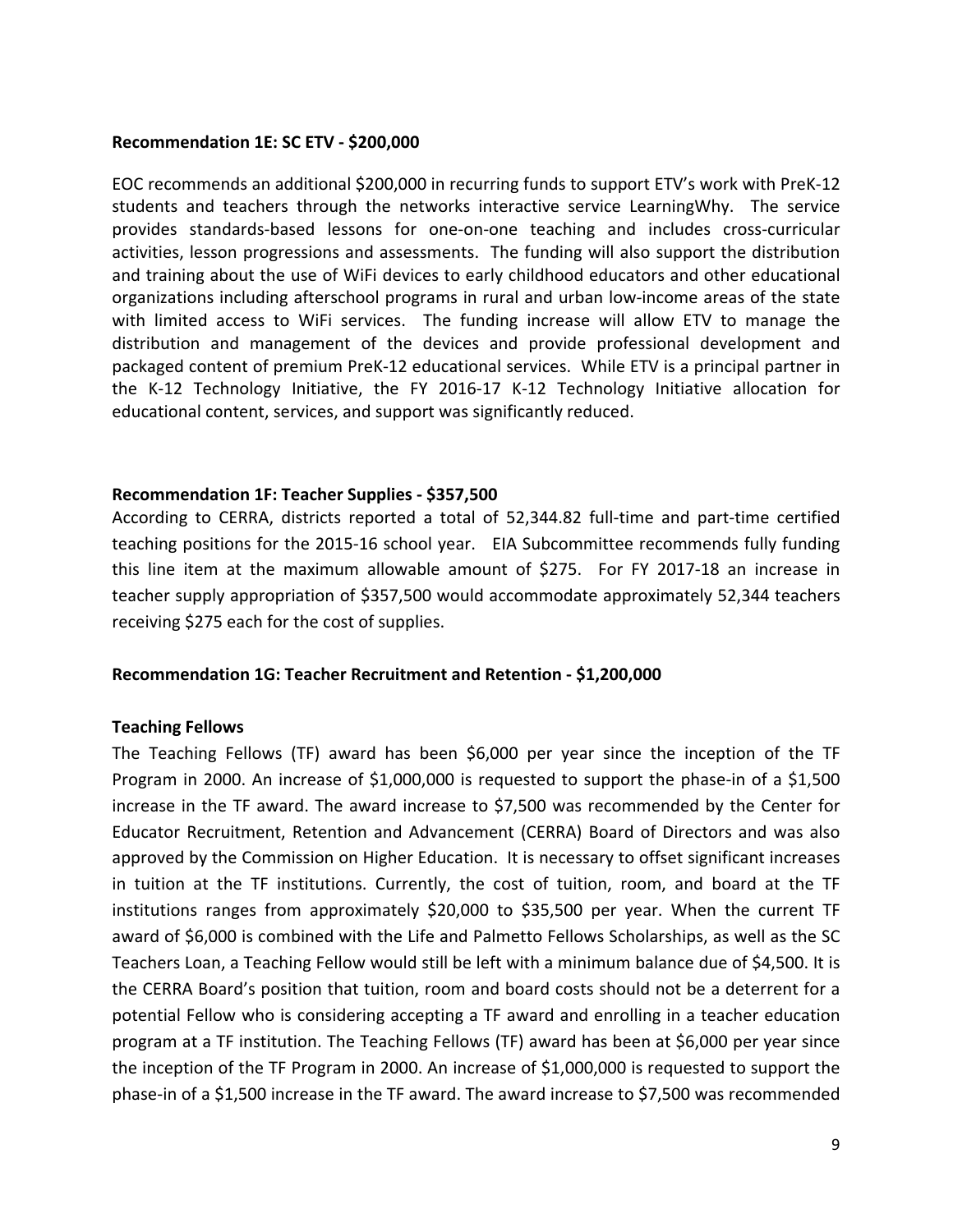by the CERRA Board of Directors, was approved by the Commission on Higher Education, and is necessary to offset significant increases in tuition at the TF institutions. Currently, the cost of tuition, room, and board at the TF institutions ranges from approximately \$20,000 to \$35,500 per year.

| <b>TF Institution</b> | Tuition* | Tuition/Rm/Bd ** | <b>Balance after Palmetto</b><br>& TF Applied *** | <b>Balance after Life &amp; TF</b><br>Applied *** |
|-----------------------|----------|------------------|---------------------------------------------------|---------------------------------------------------|
| Anderson              | \$23,470 | \$36,190         | \$23,790                                          | \$25,790                                          |
| Charleston Southern   | \$24,100 | \$33,700         | \$21,300                                          | \$23,300                                          |
| Coastal Carolina      | \$10,696 | \$19,963         | \$7,563                                           | \$9,563                                           |
| College of Charleston | \$11,386 | \$22,699         | \$10,299                                          | \$12,299                                          |
| Columbia              | \$28,900 | \$36,550         | \$24,150                                          | \$26,150                                          |
| <b>Francis Marion</b> | \$9,880  | \$19,604         | \$7,204                                           | \$9,204                                           |
| Lander                | \$10,700 | \$19,200         | \$6,800                                           | \$8,800                                           |
| Newberry              | \$25,600 | \$35,444         | \$23,044                                          | \$25,044                                          |
| <b>USC Aiken</b>      | \$9,882  | \$17,348         | \$4,948                                           | \$6,948                                           |
| <b>USC Columbia</b>   | \$11,614 | \$22,885         | \$10,485                                          | \$12,485                                          |
| <b>USC Upstate</b>    | \$11,030 | \$19,388         | \$6,988                                           | \$8,988                                           |
| Winthrop              | \$14,510 | \$22,660         | \$10,260                                          | \$12,260                                          |

**Table 5 TF Average Costs For 2016‐17**

\*Full‐time students commuting to campus; additional fees & books not included

\*\*Includes tuition; additional fees & books not included

\*\*\* Life scholarship: \$4,700 per year; Palmetto Fellows: \$6,700 per year (freshmen); and Teaching Fellows: \$5,700 per year)

## **Teacher Working Conditions Survey**

Teacher attrition is a national issue, and there are many associated factors:

"Administrative support is the factor most consistently associated with teachers' decisions to stay in or leave a school. …Teachers who find their administrators to be unsupportive are more than twice as likely to leave as those who feel well‐ supported. Many other factors that emerge from research on attrition are also associated with the quality of school leadership, including professional learning opportunities, instructional leaderships, time for collaboration and planning, collegial relationships, and decision-making input."<sup>7</sup>

<sup>&</sup>lt;sup>7</sup>Darling Hammond, Linda. "A Coming Crisis in Teaching," September 2016. https://learningpolicyinstitute.org/sites/default/files/product-files/A Coming Crisis in Teaching REPORT.pdf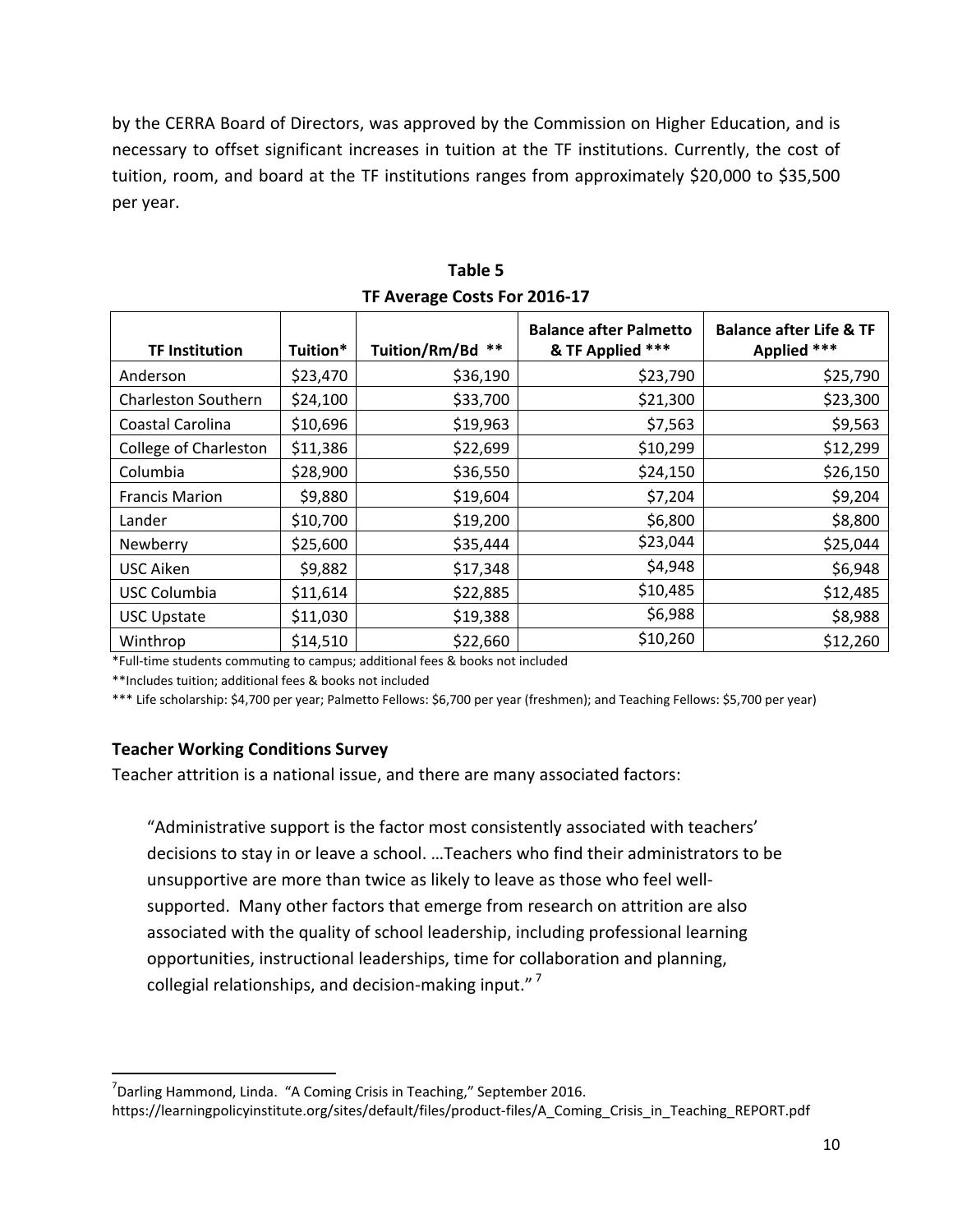However, gaining input directly from teachers is necessary to uncover their reasons for staying or leaving the teacher workforce. During the EOC's EIA budgeting process, EOC members asked for additional information about reasons teachers leave the teaching profession. Currently, specific data that would address this question is not collected in an anonymous, specific manner that would provide meaningful insight. The North Carolina Teacher Working Conditions Survey provides educators with data, tools and direct support to facilitate school improvement. NC TWC Survey includes questions on the following topics: community engagement and support, teacher and school leadership, managing student conduct, use of time, professional development, facilities and resources, instructional practices and support, and new teacher support. Every school that reaches the minimum response rate threshold of 40% (and a minimum of 5 respondents) is able to use its own data in school improvement planning. Under the guidance of CERRA, the EIA Subcommittee recommends commissioning a teacher working conditions survey for South Carolina. The survey should consider and explore existing state surveys, but adapt survey contents to meet the needs of South Carolina. Approximate cost for survey development, distribution and data analysis is \$200,000.

## **OBJECTIVE 2: Improve Students' College & Career Readiness**

The second objective focuses on providing students with the opportunities and experiences needed to graduate from high school career, college and civic ready for the  $21<sup>st</sup>$  century. The following recommendations are based on initiatives to support the Profile of the South Carolina Graduate.

## **Recommendation 2A: Assessments**

For the current fiscal year, the General Assembly appropriated \$27,261,400 in recurring EIA revenues. SCDE did not include federal funds in its assessment budget it submitted to EOC as part of the FY 2017‐18 EIA budget development process.

EIA Subcommittee recommends the following amendments to the state assessment budget to give school districts more support for diagnostic assessments in the early grades, particularly for early literacy and mathematical thinking:

- a reallocation of \$3,100,000 from State Assessment Allocation to a new line item, "Aid to Districts Diagnostic Support." These funds are already being allocated to districts for formative assessment in grades 3 and above and should be reflected separately from the state assessment budget;
- an increase of \$3.0 million to the new line item "Aid to Districts: Diagnostic Support." The increase in "Aid to District" would be allocated to support districts already using local funds to perform diagnostic assessments in kindergarten through second grade for early literacy and mathematical thinking.;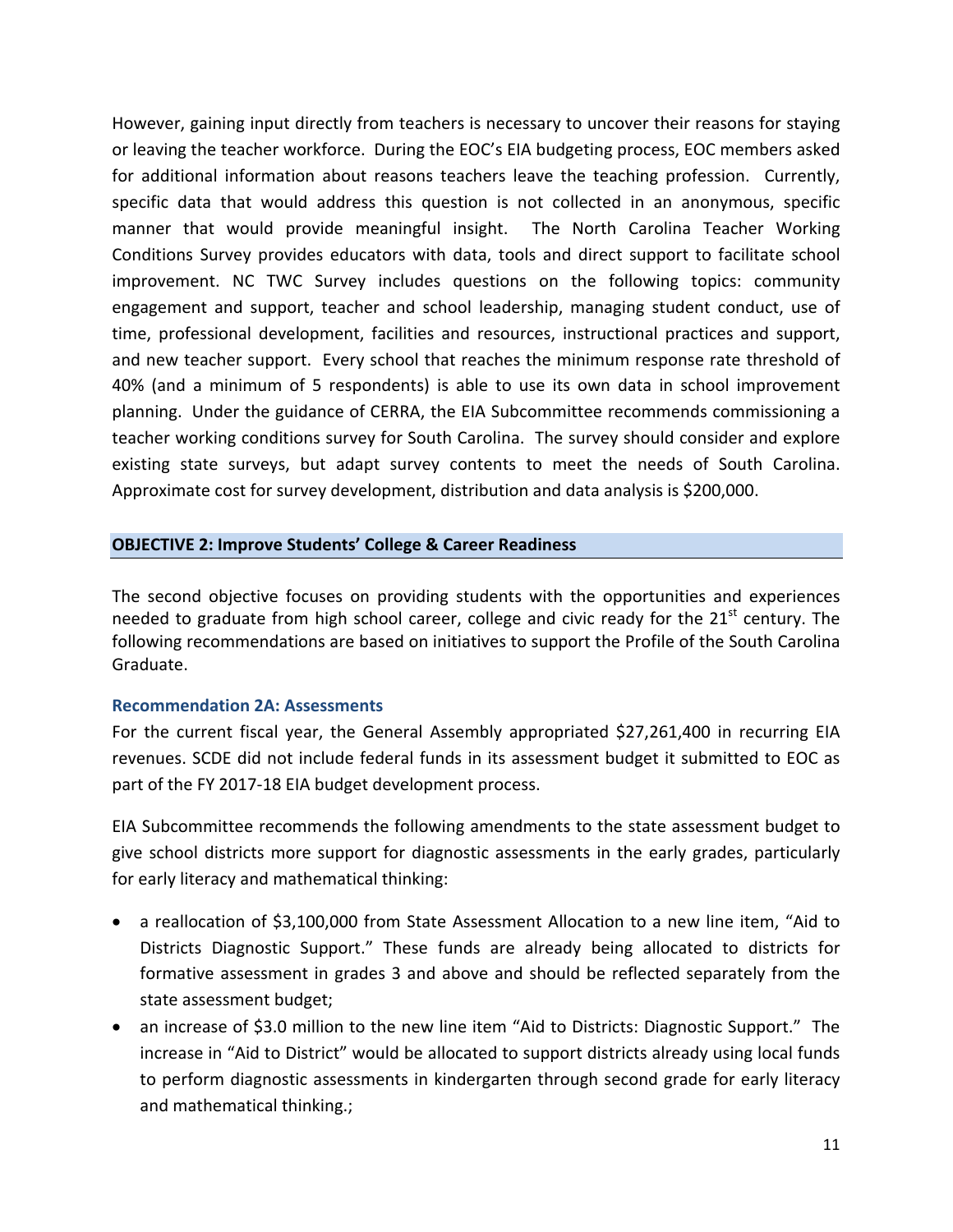- an increase of \$560,000 for AP and IB tests, which are paid by the state;
- an increase of \$246,000 for Lexile and Quantile analysis to be included in the new accountability system;
- an allocation of \$250,000 for seniors who opt to retake a college- or career-ready assessment, such as ACT, WorkKeys or Accuplacer;
- annualization of appropriations for National Industry Exams of \$3.0 million, funded in the current fiscal year in non‐recurring EIA funds and an increase of \$1.0 million to be used to reward schools for student passage rates on exams.

| <b>Proposed State Assessment Budget</b>                        | Amount        |
|----------------------------------------------------------------|---------------|
| FY 2016-17 State Assessment Allocation                         | \$27,261,400  |
| Reallocation to "Aid to District" line item for K-2 Assessment | (\$3,100,000) |
| Increase for AP and IB tests                                   | \$560,000     |
| Increase for Lexile and Quantile analysis                      | \$246,000     |
| Second, Optional Administration of College Ready               |               |
| Assessments                                                    | \$250,000     |
| Proposed FY 2017-18 State Assessment Budget                    | \$25,217,400  |
|                                                                |               |
| <b>New EIA Line Item: National industry Credentials</b>        | \$4,000,000   |
|                                                                |               |
| New EIA Line Item: Aid to Districts Diagnostic Support         | \$6,100,000   |

## **Table 6 EOC Proposed Assessment Budget**

**Recommended Proviso Amendment 1:** Since EIA Subcommittee recommends school districts receive EIA funds of \$3.0 million for formative assessments in kindergarten,  $1^{st}$  and  $2^{nd}$  grades, amend Provisos 1.26 and 1A.14 accordingly:

*All school districts and special schools of this State may transfer and expend funds among appropriated state general fund revenues, Education Improvement Act funds, Education Lottery Act funds, and funds received from the Children's Education Endowment Fund for school facilities and fixed equipment assistance, to ensure the delivery of academic and arts instruction to students. However, a school district may not transfer funds allocated specifically for state level maintenance of effort requirements under IDEA, funds allocated specifically for state level maintenance of effort requirement for federal program, funds provided for the Education and Economic Development Act, funds provided for Career and Technology Education, nor required for debt service or bonded indebtedness. All school districts and special schools of this State*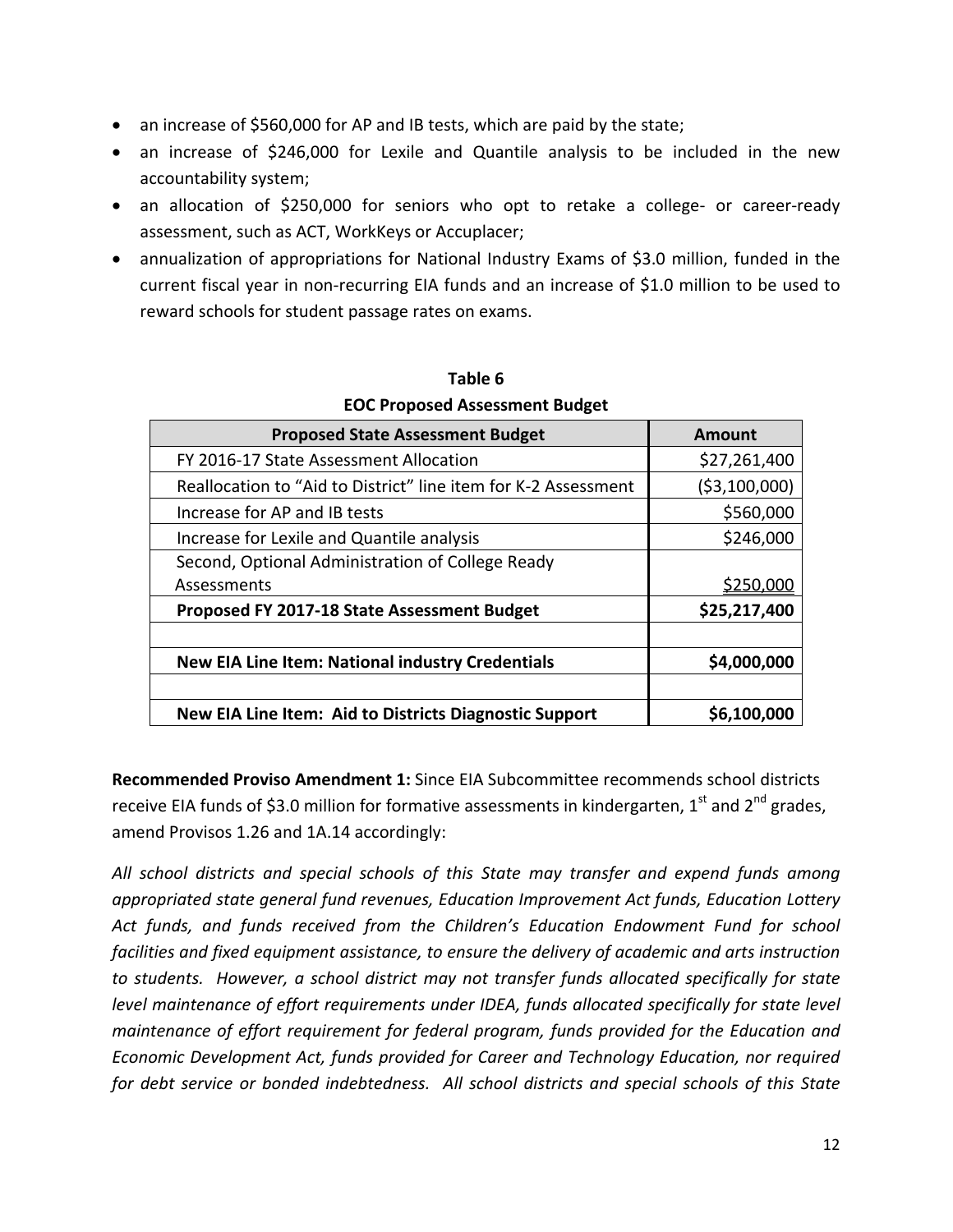*may suspend professional staffing ratios and expenditure regulations and guidelines at the sub‐ function and service area level, except for four‐year old programs and programs serving students with disabilities who have Individualized Education Programs.*

*In order for a school district to take advantage of the flexibility provisions, at least seventy‐ five percent of the school district's per pupil expenditures must be utilized within the In\$ite categories of instruction, instructional support, and only transportation, food service, and safety* within non-instruction pupil services. No portion of the seventy-five percent may be used for *facilities, business services, debt service, capital outlay, program management, and leadership services, as defined by In\$ite. The school district shall report to the Department of Education the actual percentage of its per pupil expenditures used for classroom instruction, instructional support, and transportation, food service, and safety within non‐instruction pupil services for the current school year ending June thirtieth. Salaries of on‐site principals must be included in the calculation of the district's per pupil expenditures.*

*"In\$ite" means the financial analysis model for education programs utilized by the Department of Education.*

*School districts are encouraged to reduce expenditures by means, including, but not limited to, limiting the number of low enrollment courses, reducing travel for the staff and the school district's board, reducing and limiting activities requiring dues and memberships, reducing transportation costs for extracurricular and academic competitions, restructuring administrative staffing, and expanding virtual instruction.*

*School districts and special schools may carry forward unexpended funds from the prior fiscal year into the current fiscal year.* 

*Prior to implementing the flexibility authorized herein, school districts must provide to Public Charter Schools the per pupil allocation due to them for each categorical program.*

*Quarterly throughout the current fiscal year, the chairman of each school district's board and the superintendent of each school district must certify where non‐instructional or nonessential programs have been suspended and the specific flexibility actions taken. The certification must be in writing, signed by the chairman and the superintendent, delivered electronically to the State Superintendent of Education, and an electronic copy forwarded to the Chairman of the Senate Finance Committee, the Chairman of the Senate Education Committee, the Chairman of the House Ways and Means Committee, and the Chairman of the House Education and Public Works Committee. Additionally, the certification must be presented publicly at a regularly called school board meeting, and the certification must be conspicuously posted on the internet website maintained by the school district.*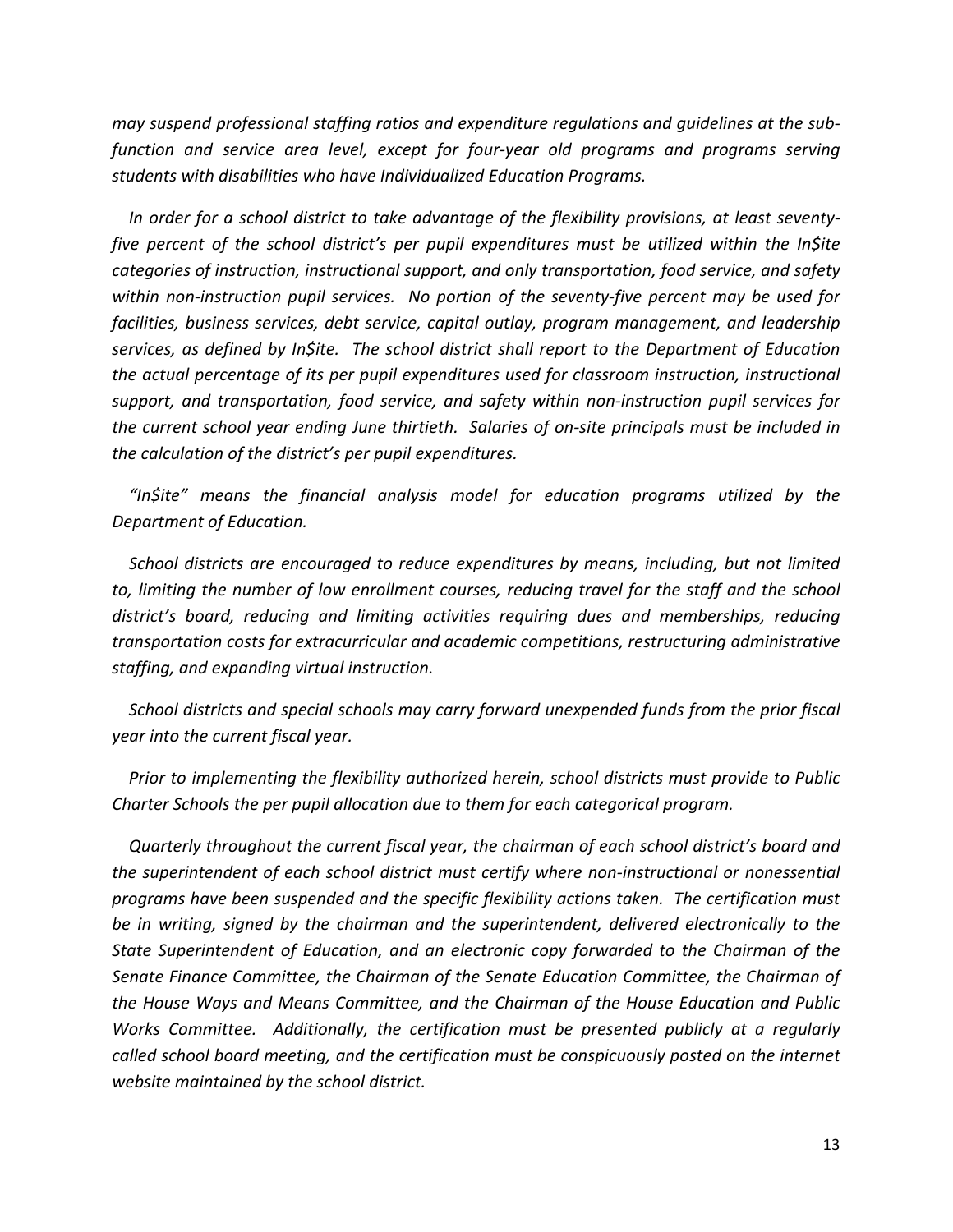*For the current fiscal year, Section 59‐21‐1030 is suspended. Formative assessments for grades one, two, and nine, the foreign language program assessment, and the physical education assessment must be suspended. The foreign language program assessment and the physical education assessment must be suspended. School districts and the Department of Education are granted permission to purchase the most economical type of bus fuel.*

*For the current fiscal year, savings generated from the suspension of the assessments enumerated above must be allocated to school districts based on weighted pupil units.*

*School districts must maintain a transaction register that includes a complete record of all funds expended over one hundred dollars, from whatever source, for whatever purpose. The register must be prominently posted on the district's internet website and made available for public viewing and downloading. The register must include for each expenditure:*

- *(i) the transaction amount;*
- *(ii) the name of the payee; and*
- *(iii) a statement providing a detailed description of the expenditure.*

*The register must not include an entry for salary, wages, or other compensation paid to individual employees. The register must not include any information that can be used to identify an individual employee. The register must be accompanied by a complete explanation of any codes or acronyms used to identify a payee or an expenditure. The register must be searchable and updated at least once a month.*

*Each school district must also maintain on its internet website a copy of each monthly statement for all of the credit cards maintained by the entity, including credit cards issued to its officers or employees for official use. The credit card number on each statement must be redacted prior to posting on the internet website. Each credit card statement must be posted* not later than the thirtieth day after the first date that any portion of the balance due as shown *on the statement is paid.*

*The Comptroller General must establish and maintain a website to contain the information required by this section from a school district that does not maintain its own internet website. The internet website must be organized so that the public can differentiate between the school districts and search for the information they are seeking.*

*School districts that do not maintain an internet website must transmit all information required by this provision to the Comptroller General in a manner and at a time determined by the Comptroller General to be included on the internet website.*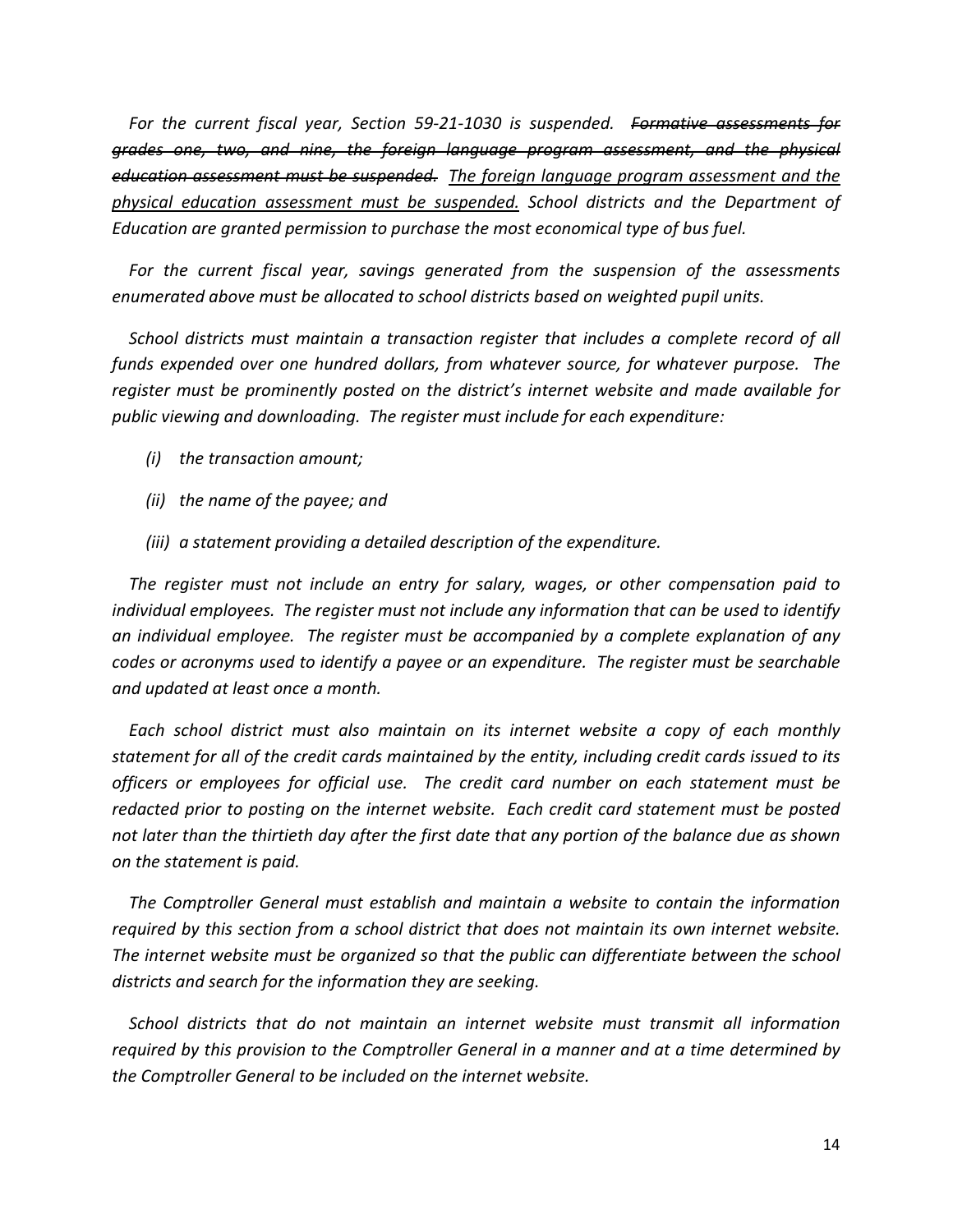*The provisions contained herein do not amend, suspend, supersede, replace, revoke, restrict, or otherwise affect Chapter 4, Title 30, the South Carolina Freedom of Information Act. Nothing in this proviso shall be interpreted as prohibiting the State Board of Education to exercise its authority to grant waivers under Regulation 43‐261.*

**Recommended Proviso Amendment 2:** The EOC recommends that in the second year of funding industry certifications and credentials that districts also receive funding based on passage rates and use these funds to either administer more exams or support students in achieving passage on the exams.

1A.67. (SDE-EIA: Industry Certifications/Credentials) Of the funds appropriated The funds appropriated for Industry Certifications/Credentials, \$3,000,000 must be allocated to school districts based upon the number of national industry exams administered in the prior schoolyear. The department will identify the national industry exams that will be funded based upon the job availability in the state. School districts may carry forward funds from the prior fiscal year into the current fiscal year and expend the funds for the cost of national industry exams. The department shall work with the Department of Commerce, the Department of Employment and Workforce, state and local chambers of commerce and economic development offices and the Tech Board to ensure that students are aware of the industry required credentials for current job availability in the state organized by region. The remaining funds appropriated must be allocated to school districts based upon the number of national industry exams/credentials earned in the prior school year, and districts must expend these funds to pay for the cost of industry exams or to support students in preparing for the exams in the current fiscal year.

**Recommended Proviso Amendment 3:** Per a request by the SC Department of Education, the EIA Subcommittee recommends that funds formerly expended on DRA‐2 for early literacy now be expended on a comprehensive kindergarten readiness assessment as required by Section 59‐152‐33.

*1A.63.(SDE‐EIA: 4K Early Literacy Competencies Assessments) Of the funds carried forward from the full‐day 4K program from the previous fiscal year, the Department of Education is authorized to expend up to \$800,000 on assessments and professional development to analyze the early literacy competencies of children in publicly funded prekindergarten. The department shall manage the administration of assessments that analyze the early literacy and language development of children in publicly funded prekindergarten as done in the prior fiscal year. Each school district and private provider participating in a publicly funded prekindergarten program will administer one of the formative assessments selected by the department to each child eligible for and enrolled in a publicly funded prekindergarten program during the first forty‐five* days of the school year and during the last forty-five days of the school year. Accommodations *that do not invalidate the results of these assessments must be provided in the manner set forth by the student's Individualized Education Program or 504 Accommodations Plan. The department will provide the assessment data to the Education Oversight Committee. The results of the assessment and the developmental intervention strategies recommended or*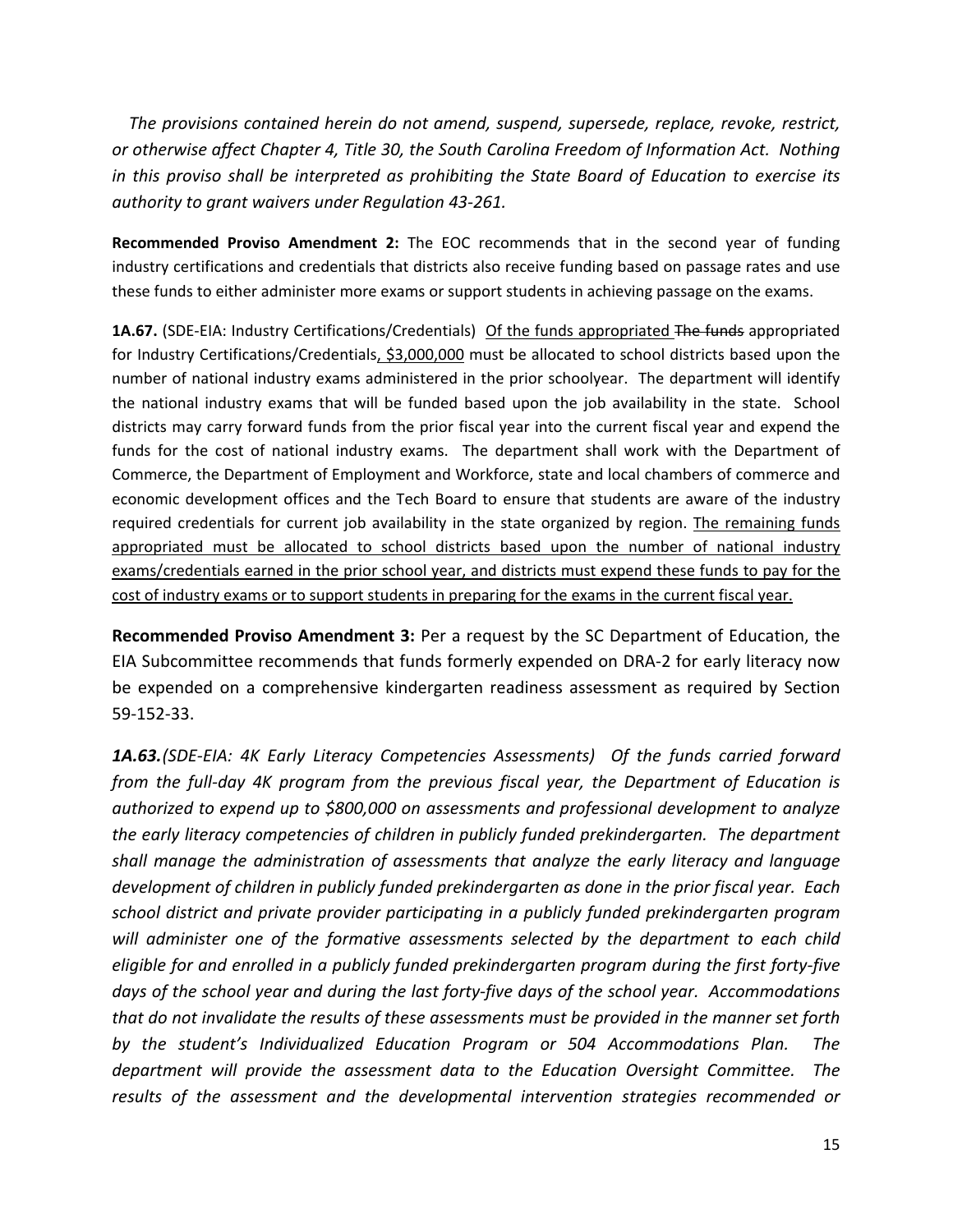*services needed to address the child's identified needs must also be provided, in writing, to the parent or guardian. The assessment may not be used to deny a student to admission to prekindergarten.*

*Furthermore, up to \$2,000,000 of the funds appropriated for half‐day programs for four‐year‐ olds and funds carried forward from assessment must be expended by the Department of Education to administer the comprehensive a Kindergarten Readiness Assessment as required by Section 59‐152‐33Developmental Reading Assessment® 2nd Edition PLUS to implement the progress monitoring system required by the Read to Succeed Act of 2014 and to evaluate the early literacy and language competencies of each child entering kindergarten in the public schools. The assessment of kindergarten students must be administered at a minimum of once* during the first forty-five days of the school year and once during the last forty-five days of the *school year with the results collected by the department. The results of the assessments and the developmental intervention strategies recommended or services needed to address each child's identified needs must also be provided, in writing, to the parent or guardian. The assessment may not be used to deny a student admission to kindergarten. Accommodations that do not invalidate the results of these assessments must be provided in the manner set forth by the student's Individualized Education Program or 504 Accommodations Plan. Districts are given the option of designating up to two days of the one hundred eighty day school calendar to administer the assessment to kindergarten students. The department will also provide the results of the assessment of kindergarten students to the Education Oversight Committee. With available funds, the department will also provide or secure training for appropriate educators in how to administer the assessment. In addition the department may pilot in kindergarten classes one or more comprehensive readiness assessments that address the other domains in numeracy, approaches to learning, social and emotional development, and physical well‐being in the current school year.*

#### **Recommendation 2B: Accountability \$1,400,000**

It is important to identify schools that make dramatic gains in academic achievement as well as identify underperforming schools. ESSA does not require states to reward or recognize schools with significant academic achievement or growth or schools that have closed the achievement gaps. The EAA, however, created the Palmetto Gold and Silver Awards Program to recognize and reward schools for academic achievement and for closing the achievement gap. State law requires the award program be based on longitudinally‐matched student data and other factors such as student attendance, teacher attendance, graduation rates and other factors promoting or maintaining high levels of achievement and performance. The proposed accountability system being considered by the Academic Standards and Assessment Subcommittee includes a value‐added instrument for measuring student academic growth so that growth can be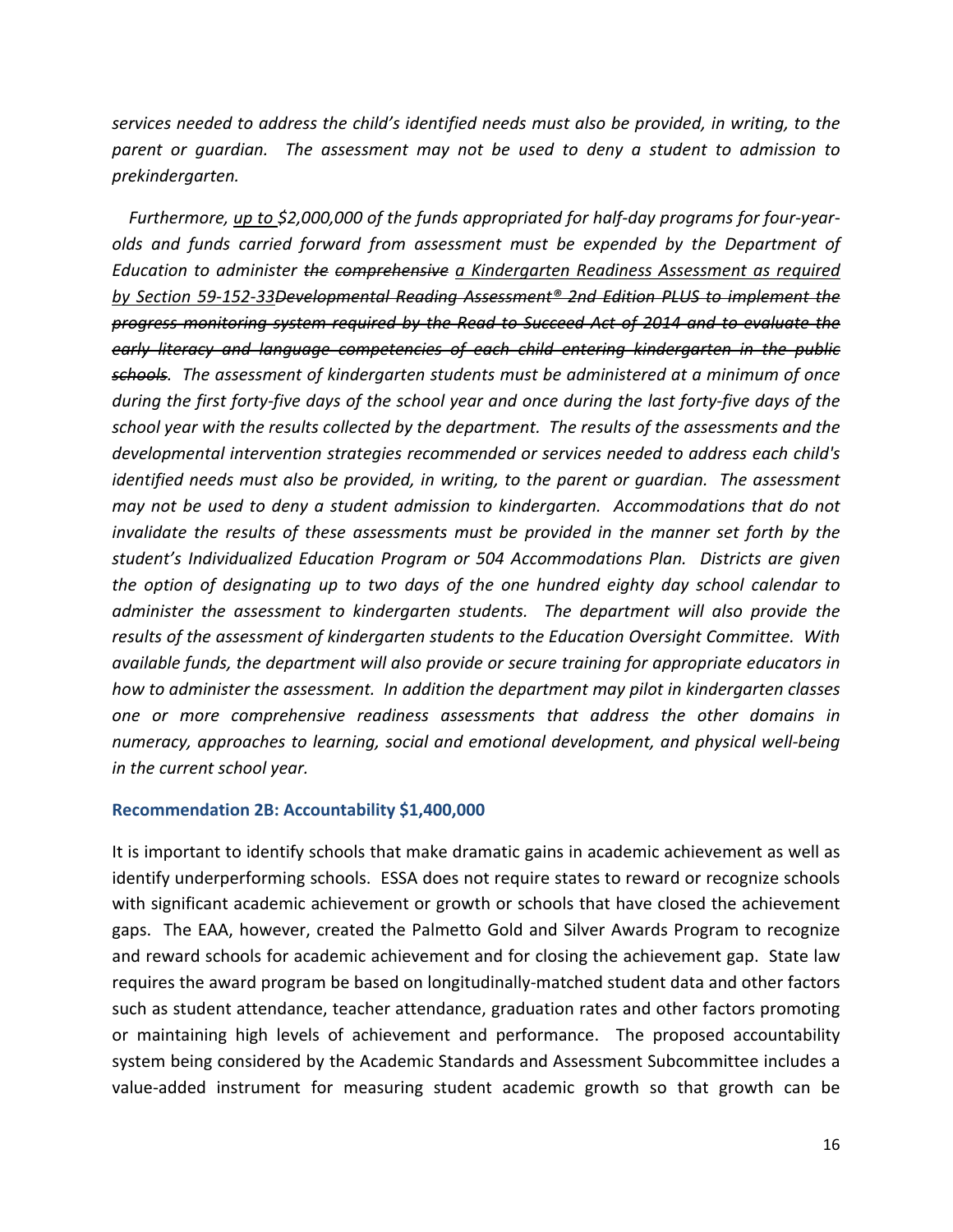measured among students who start out the academic year at a comparable level and who have the same demographics.

## **Recommendation 2C: SC Public Charter School District (SCPCSD) ‐ \$22,898,631**

Created by the General Assembly in 2006, SCPCSD increases public school options for students and parents. It authorizes public charter schools, setting high expectations and holding schools accountable for student achievement. Any K-12 student eligible to attend public school in South Carolina can attend a public charter school. During the 2015‐16 school year, SCPCSD included 32 schools with 18,467 students, and was the twelfth largest school district in the state.

When a student transfers from a traditional school district to a school within the SCPCSD, the federal and state dollars follow the child, but the local tax dollars do not. To compensate for this loss, an annual proviso provides \$3,600 for student who attends a brick‐and‐mortar school and \$1,900 for a student who participates in a virtual school.

SCPCSD projects an increase in weighted-per-pupil unit request is driven by a significant increase of almost 6,000 students which comes from growth of existing schools, five projected transfers and three new schools. The most significant increase in projected weighted‐per‐pupil unit finding needed is in high school students. This is driven by a forecast that at least 1,300 students from three high schools will transfer to SCPCSD from a local district and the opening of a second high school by an existing SCPCSD school. See Table 6 for additional detail.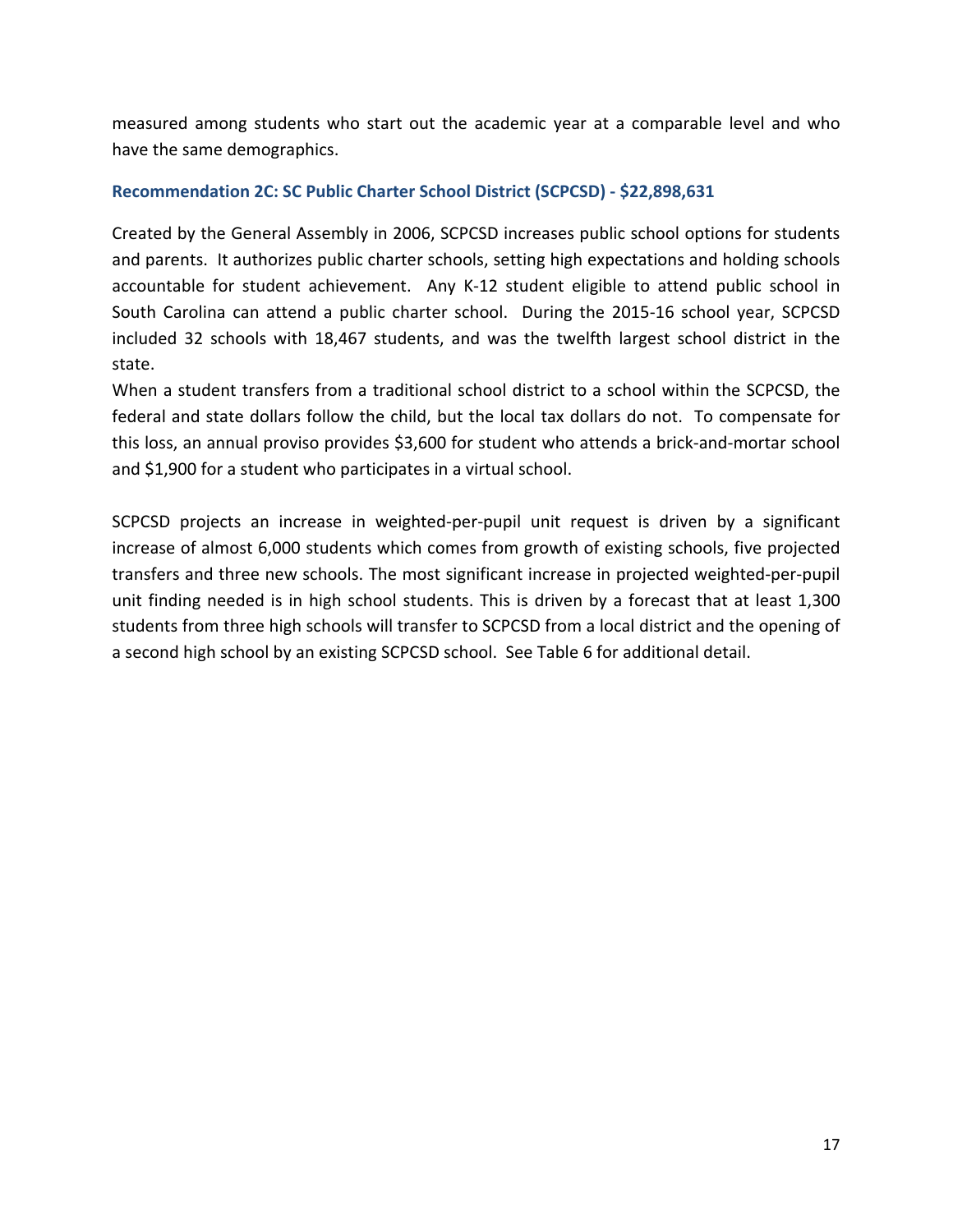# **Table 7 SC PUBLIC CHARTER SCHOOL DISTRICT**

#### **FY17 and FY18 CHARTER FUNDING ENROLLMENT PROJECTIONS**

|                                         |                          |                  |                   |                   | <b>Percent</b> |
|-----------------------------------------|--------------------------|------------------|-------------------|-------------------|----------------|
|                                         | FY 2016-17               |                  | FY 2017-18        |                   | Change         |
| Kindergarten                            | \$<br>4,650,109          |                  | \$<br>5,242,940   |                   | 13%            |
| Primary                                 | 11,785,541               |                  | 13,294,520        |                   | 13%            |
| Elementary                              | 21,596,278               |                  | 22,045,180        |                   | 2%             |
| High School                             | 12,358,465               |                  | 25,990,920        |                   | *110%          |
| <b>Trainable Mentally Handicapped</b>   | 36,720                   |                  | 22,032            |                   | $-40%$         |
| Speech                                  | 2,794,856                |                  | 4,672,290         |                   | 67%            |
| Homebound                               | 52,623                   |                  | 45,100            |                   | $-14%$         |
| <b>Emotionally Handicapped</b>          | 272,389                  |                  | 275,196           |                   | 1%             |
| <b>Educable Mentally Handicapped</b>    | 197,452                  |                  | 252,126           |                   | 28%            |
| Learning Disabilities                   | 5,473,381                |                  | 8,955,188         |                   | 64%            |
| <b>Hearing Handicapped</b>              | 203,135                  |                  | 191,979           |                   | $-5%$          |
| <b>Visually Handicapped</b>             | 1,630,814                |                  | 81,469            |                   | $-95%$         |
| <b>Orthopedically Handicapped</b>       | 99,026                   |                  | 124,236           |                   | 25%            |
| Vocational                              | 9,939,913                |                  | 11,965,576        |                   | 20%            |
| Autism                                  | 1,365,657                | 72,456,359       | 1,715,321         | 94,874,073        | 26%            |
| Gifted & Talented                       | 833,975                  |                  | 1,026,045         |                   | 23%            |
| Academic Assistance                     | 1,647,037                |                  | 1,399,425         |                   | $-15%$         |
| <b>Dual Credit</b>                      |                          |                  | 546,315           |                   |                |
| Limited English Proficiency             | 411,697                  |                  | 578,600           |                   | 41%            |
| Pupils in Poverty                       | 5,769,680                |                  | 5,592,920         |                   | $-3%$          |
| <b>Adult Education</b>                  | $\overline{\phantom{a}}$ |                  |                   |                   |                |
| <b>Residential Treatment Facilities</b> |                          | 8,662,388        |                   | 9,143,305         |                |
|                                         | \$<br>81,118,747         | \$<br>81,118,747 | \$<br>104,017,378 | \$<br>104,017,378 | 28%            |

\*+1300 from 3 transfer high schools <sup>+</sup> Increase for NEXT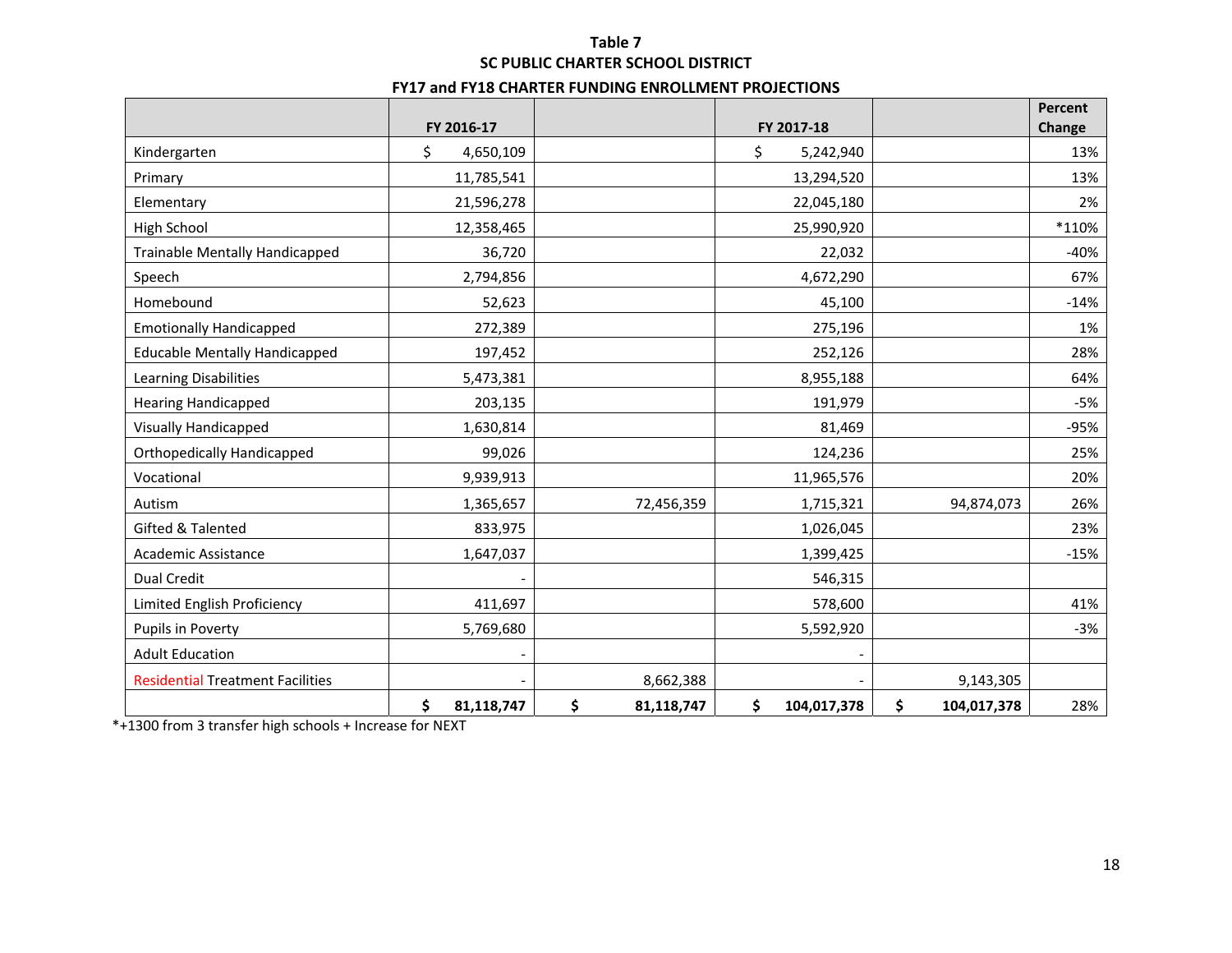#### **Recommendation 2D: CDEP**

No increase is recommended for CDEP due to the fact that there still exist carry forwards in the program each year.

#### **Recommendation 2E: Data Systems**

EOC defers any additional increases for the data systems until a PK‐20 longitudinal data system is implemented.

#### **Recommendation 2F: Instructional Materials \$14,000,000 (approximately)**

The South Carolina Department of Education projects that approximately \$14 million in funds appropriated in Aid to Districts for the maintenance of state fiscal support under IDEA will not be expended for the maintenance of state fiscal support under IDEA this fiscal year due to the settlement agreement reached between the South Carolina Department of Education and the United States Department of Education. The EOC recommends that any funds not expended be carried forward and expended for instructional materials in Fiscal Year 2017‐18. EOC recommends Proviso 1A.33. be amended accordingly:

**Recommended Proviso Amendment 4:** *1A.33.(SDE‐EIA: IDEA Maintenance of Effort) Prior to the dispersal of funds appropriated in Section VIII.A.1. Aid to Districts according to Proviso 1A.31 for the current fiscal year, the department shall direct funds appropriated in Section VIII.A.1. Aid To Districts to school districts and special schools for supplemental support of programs and services for students with disabilities, to meet the estimated maintenance of effort for IDEA or to resolve pending litigation concerning the IDEA maintenance of effort. Funds provided for these purposes may not be transferred to any other purpose and therefore are not subject to flexibility. The department shall distribute these funds using the current fiscal year one hundred thirty‐five day Average Daily Membership or as directed in any litigation settlement agreement. For continued compliance with the federal maintenance of efforts requirements of the IDEA, funding for children with disabilities must, to the extent practicable, be held harmless to budget cuts or reductions to the extent those funds are required to meet federal maintenance of effort requirements under the IDEA. In the event cuts to funds that are needed to maintain fiscal effort are necessary, when administering such cuts, the department must not reduce funding to support children with disabilities who qualify for services under the IDEA in a manner that is disproportionate to the level of overall reduction to state programs in general. By December 1, 2016, the department must submit an estimate of the IDEA MOE requirement to the General Assembly and the Governor. For the current fiscal year, the department may carry forward IDEA Maintenance of Effort funds from the prior fiscal year and expend them in the same manner. For the current fiscal year, the department may carry forward IDEA Maintenance of Effort funds from the prior fiscal year and expend them for the purchase of instructional materials.*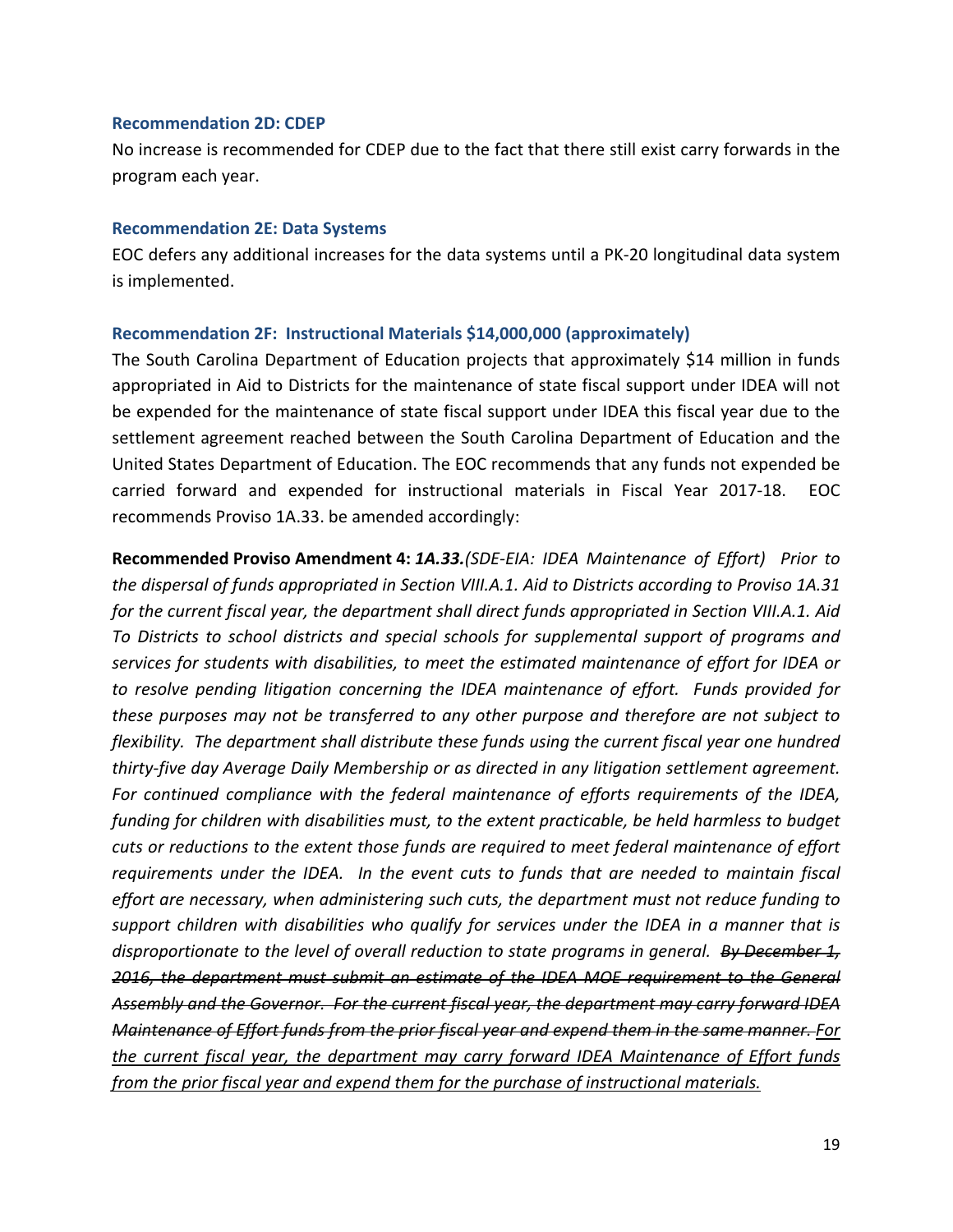**Recommended Proviso Deletion 5:** Act 281 of 2016 codified the requirement; therefore, the Proviso 1A.79 is no longer needed.

**1A.79.**(SDE‐EIA: Report Cards) With the funds appropriated for assessment and the achievement results obtained from these assessments, the Education Oversight Committee shall not calculate absolute or growth performance ratings for the 2016‐17 school year for schools or districts. Instead, the Education Oversight Committee shall determine the format of a transitional report card released to the public in the fall of 2016 that will also identify underperforming schools and districts. These transitional reports will, at a minimum, include the following: (1) school, district and statewide student assessment results in reading and mathematics in grades 3 through 8; (2) high school and district graduation rates; and (3) measures of student college and career readiness at the school, district, and statewide level. These transitional reports shall inform schools and districts, the public, and the Department of Education of school and district general academic performance and assist in identifying potentially underperforming schools and districts and in targeting technical assistance support and interventions in the interim before ratings are issued.

#### **Recommendation 2G: Robotics ‐ \$125,000 (reallocation)**

With more and more schools adopting VEX Robotics as a platform to enrich and enhance science, technology, engineering, and mathematics (STEM) courses, there is a need for an integrated program which allows teachers to seamlessly add VEX into their classrooms. VEX is more cost effective than its other market counterparts. Many districts throughout the state have implemented Project Lead the Way (PLTW**)** in their middle schools and high schools to provide a rigorous, relevant STEM education. PLTW is one tool that exposes students to STEM. Through an engaging, hands‐on curriculum, PLTW encourages the development of problem‐ solving skills, critical thinking, creative and innovative reasoning and a love of learning. PLTW features the VEX EDR system in several of its project-based engineering courses. EOC recommends allocating \$125,000 from the "Modernize Vocational Equipment" appropriation to ensure students have access to robotics curriculum.

**Recommended Proviso Amendment 6:**  The proviso allocates \$125,000 to support robotics competitions throughout the state using existing funds

**1A.68.** (SDE‐EIA: Career and Technical Equipment Funding) Funds appropriated for Modernize Career and Technical Equipment will be distributed to school districts and multi-district career centers based on the prior year actual student enrollment for career and technology education courses, with no district or multi-district career center receiving less than \$50,000. Funds may be expended for the purchase of career and technical equipment, the up fitting of facilities and the purchase of consumables. Each district must include in the district plan submitted to the Office of Career and Technology Education information on other career and technical equipment available. The district must include, at a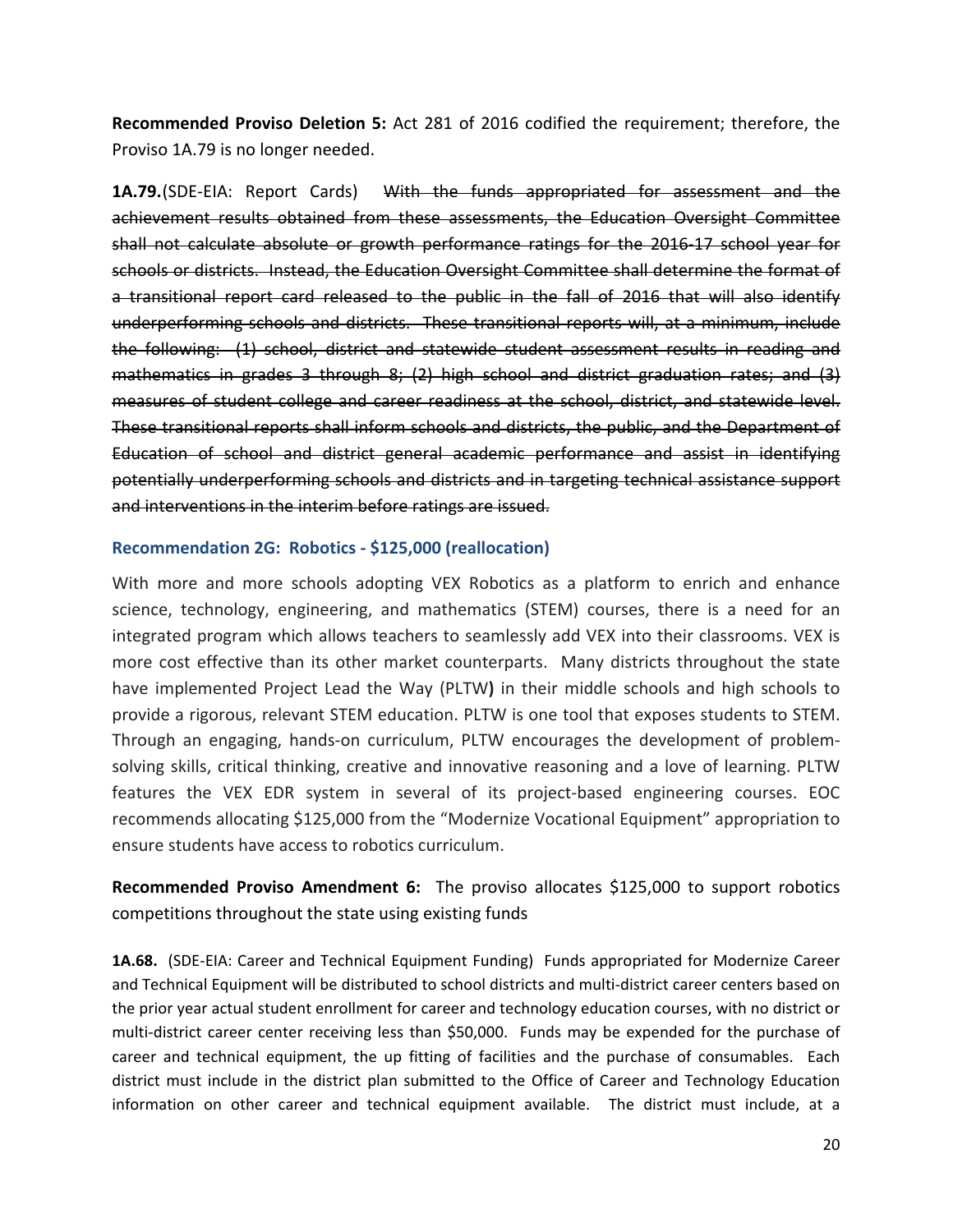minimum, equipment located at the career center and at the technical college, information on the alignment of equipment to current industry jobs and needs in the state as recommended by career and technical program advisory committees. District plans must include charter schools within the school district offering at least one career and technical education completer program. School districts and career centers may carry forward unexpended funds to be used for the same intended purposes to up fit career and technical facilities and replace career and technical program consumables. In addition, \$125,000 of the funds appropriated shall be allocated *to the Palmetto Partners for Science and Technology* for robotics competition, curriculum and support.

## **Recommendation 2H: STEM Premier ‐ \$150,000**

STEM Premier® is a digital platform that allows students ages 13 and older to create a profile that showcases their skills, talents, interests, and assessment scores. Colleges and companies can then search the platform for students and communicate through the internal private and secure STEM Premier messaging system. Messages contain opportunities from organizations, schools and industry. STEM Premier® and the SC Manufacturers Education Foundation (SCMEF), a 501C3 organization affiliated with the South Carolina Manufacturers Alliance (SCMA), are working together to promote the platform to high schools, technical schools and college students in South Carolina. Staff recommends funds be allocated to the SC Department of Commerce who would coordinate the expansion to high schools using the Regional Education Centers. In the spring of 2014, STEM Premier initiated its first pilots in two South Carolina high schools. Since then, STEM Premier has expanded its implementation to over 29 high schools in 18 school districts and 50 high schools in South Carolina.

The premium level subscription component of the platform is free to all students. If the school would like to use the dashboard component of STEM Premier<sup>®</sup> for data analysis, the cost is \$1,500 annually per school. This cost covers the use of the software, technical support and upgrades. The dashboard allows the schools to gather data that provides useful information about their students and programs being offered. Additionally, there is a one-time per school implementation cost of \$1,500 that includes one (1) eight‐hour on‐site training day for student implementation and dashboard training. The dashboard price reflects a 25% discount. Table 7 describes how the program could be implemented over multiple years in schools. In its second year of statewide implementation, EIA Subcommittee recommends \$150,000 in EIA funding for FY 2017‐18.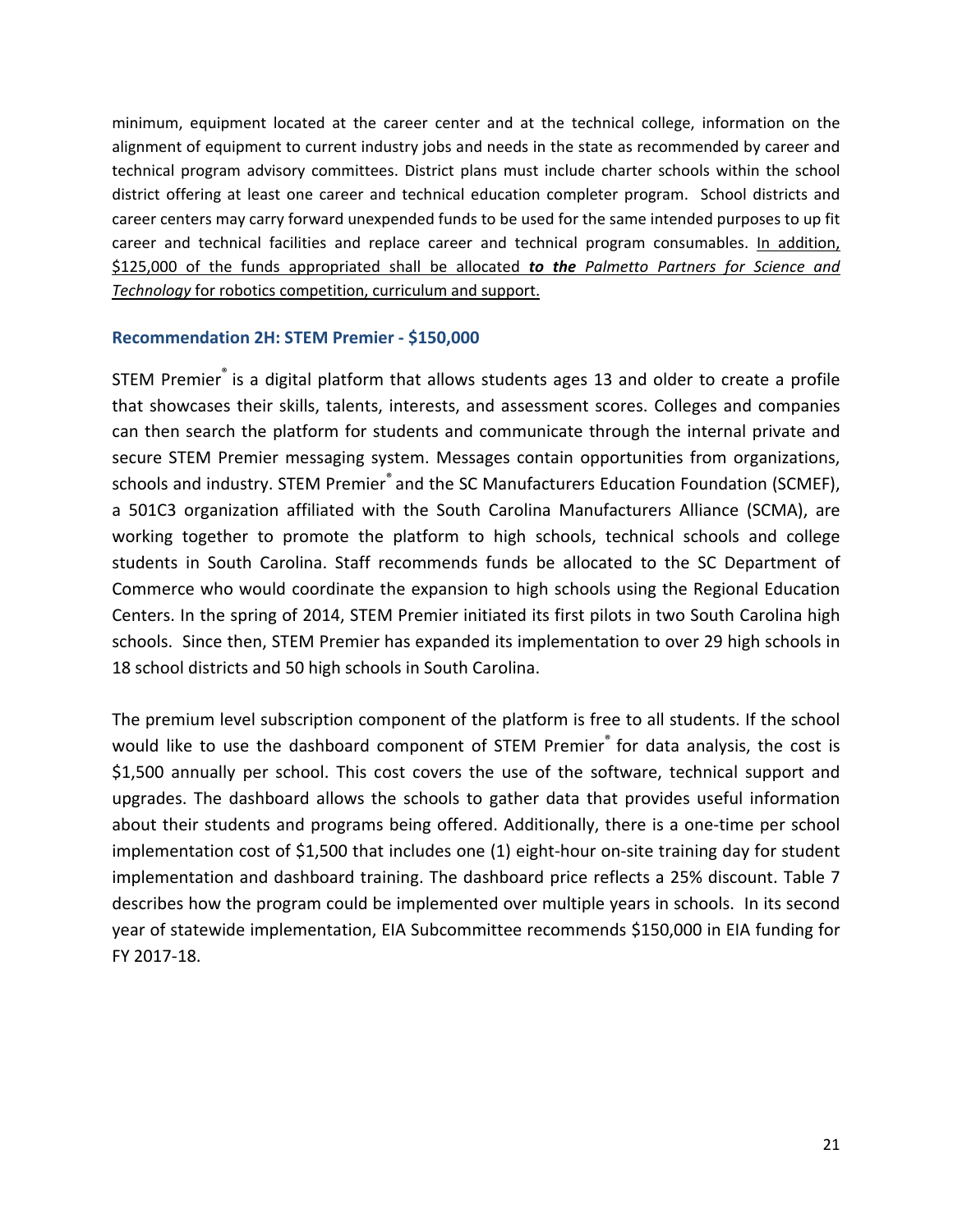**Table 8 STEM Premier Five‐Year Funding**

| Year        | Number      |           | Annual Program Cost (1) |           |           |
|-------------|-------------|-----------|-------------------------|-----------|-----------|
| School      | of Schools  |           |                         |           |           |
| Implemented | Implemented | 2016-17   | 2017-18                 | 2018-19   | 2019-20   |
| Year-1      | 100         | \$300,000 | \$150,000               | \$150,000 | \$150,000 |
| Year-2      | 100         |           | \$300,000               | \$150,000 | \$150,000 |
| Year-3      | 50          |           |                         | \$150,000 | \$75,000  |
| Total       | 250         | \$300,000 | \$450,000               | \$450,000 | \$375,000 |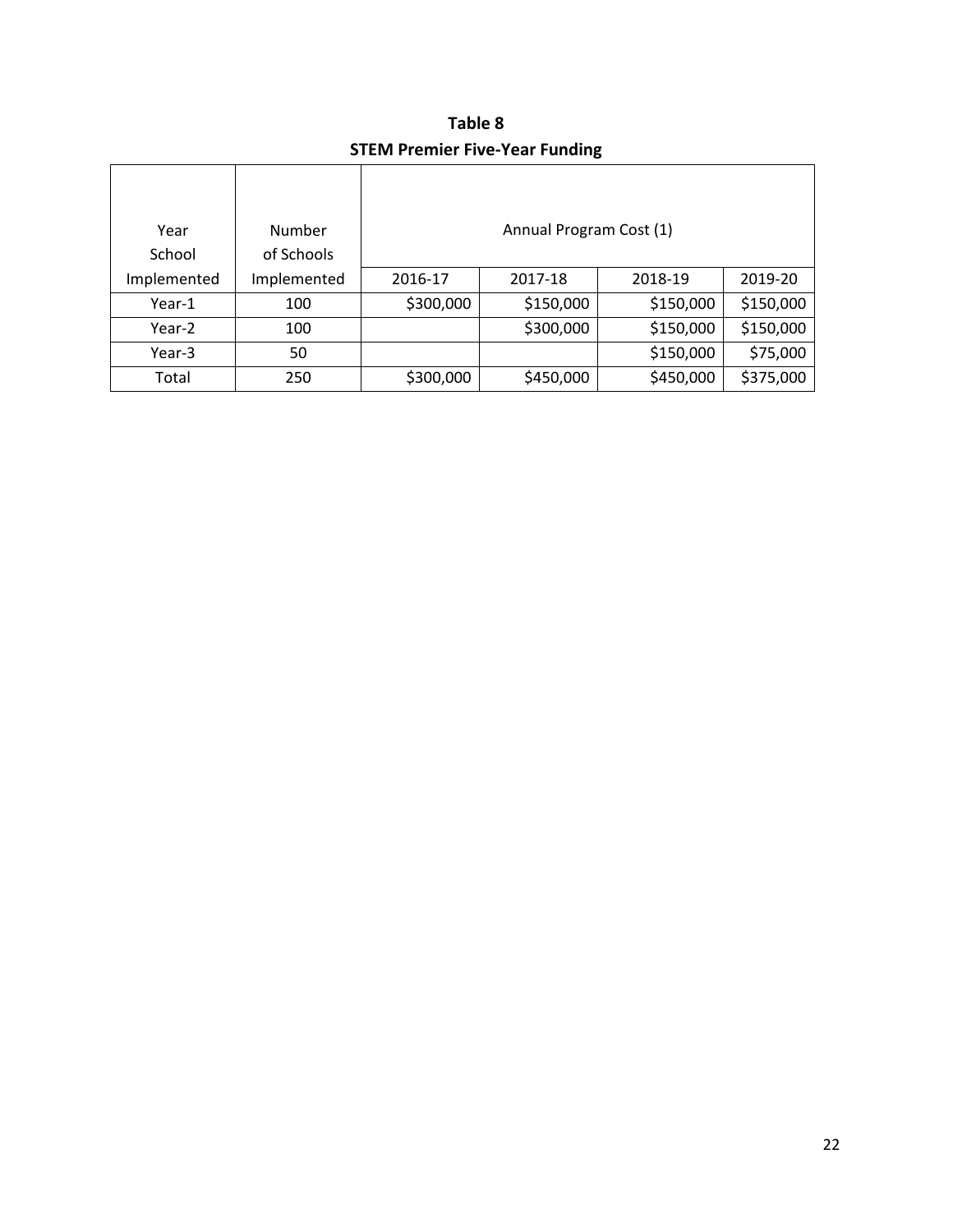#### **New Requests for Funding**

EIA Subcommittee recommends further consideration of the establishment of a statewide education innovation fund that would develop and implement a competitive grants process for reviewing, awarding and monitoring innovative education strategies similar to the Georgia Innovation Fund. In South Carolina, through the South Carolina Community Block Grants for Education Program, 37 local school districts have requested almost \$7 million in funds during FY 2015-16 and 2016-17. During FY 2015-16, \$2 million was allocated by proviso, and eight districts were awarded. During FY 2016‐17, \$1 million was allocated, and awards are pending.

In 2011, the state of Georgia seeded an innovation fund with \$19.4 million under Georgia's Race to the Top Plan. To continue the Innovation Fund's work, Governor Deal appropriated state funding for FY 2015-16 and 2016-17. In 2015, the Innovation Fund Foundation, a 501(c)(3) nonprofit organization was established and received tax‐exempt status, allowing the Innovation Fund Foundation to seek contributions as a continuing source of start-up capital for promising innovations. Since its inception, the Innovation Fund has invested over \$27 million of state and federal funding through 54 grants to 39 local districts, postsecondary institutions, nonprofits, and charter schools to pilot innovate education programs ranging from teacher and leader induction to STEM-applied learning, blended learning, and early childhood. The Governor's Office of Student Achievement monitors and evaluates grantees' progress.

In FY 2016, the Innovation Fund awarded planning, implementation and scaling grants in the following priority areas:

- Applied learning with a focus on K-12 STEM education,
- Birth to age eight language and literacy development,
- Development and replication of blended learning school models, and
- **•** Teacher and leader development for high-need schools.<sup>8</sup>

The EIA Subcommittee suggests consideration of additional modifications and additions to priority areas that would include: (1) augmenting the teacher and leader development priority with innovative practices that also address teacher recruitment and retention, (2) implementing measurable strategies that develop students' soft skills as noted in the *Profile of the South Carolina Graduate,* and (3) piloting performance‐based assessments for students.

For Fiscal Year 2017‐18, there were four new requests for EIA funding (Table 9). The EIA Subcommittee recommends new EIA funding requests to be considered using a review process similar to the process established by the Georgia Innovation Fund. In addition, existing non‐

<sup>&</sup>lt;sup>8</sup> For more information, go to http://gosa.georgia.gov/innovation-fund.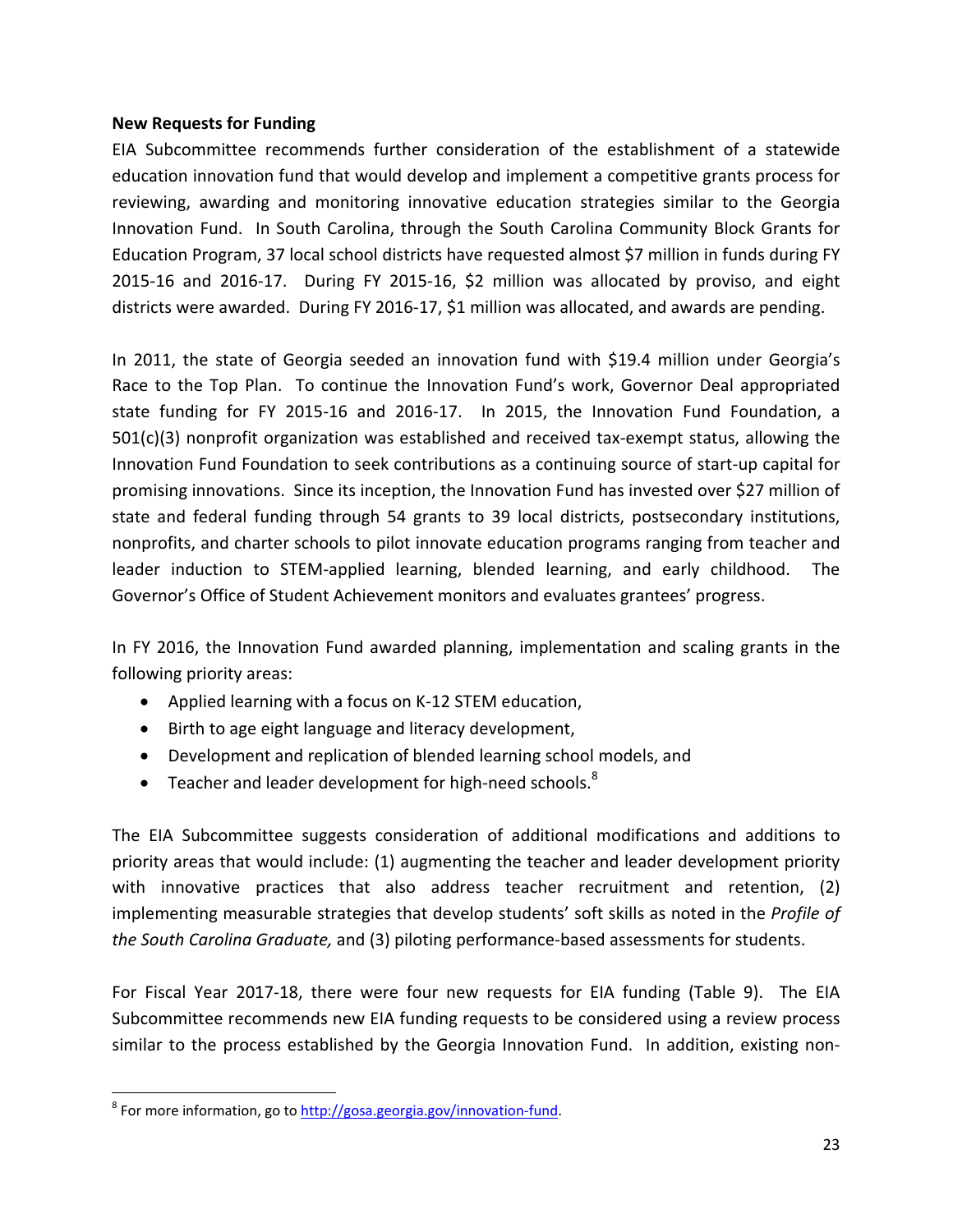SCDE EIA‐funded programs would undergo a cyclical review process to ensure they are outcome‐oriented and producing results that impact student achievement.

| <b>Program Name</b>            | Requested     | <b>Description</b>                                                |
|--------------------------------|---------------|-------------------------------------------------------------------|
|                                | <b>Amount</b> |                                                                   |
| <b>Science Education</b>       | \$750,000     | Greenwood Genetic Centers (GGC) requests EIA funds to expand      |
| <b>Outside the Classroom</b>   |               | its Mobile Science Laboratory Program that exposes students to    |
| (Greenwood Genetics            |               | modern biotechnology and equipment, direct contact with           |
| Centers)                       |               | genetics professionals and engagement in inquiry-based            |
|                                |               | activities. GCC would like to work directly with teachers and     |
|                                |               | students in genetics, biotechnology and life science. EIA funds   |
|                                |               | would cover the procurement of a second mobile lab, supplies,     |
|                                |               | equipment, materials, GGC support and staff costs.                |
| Save the Children              | \$700,000     | Save the Children (STC) has been working in the state for over 20 |
|                                |               | years and works primarily in high poverty communities. Through    |
|                                |               | its early childhood programs, STC has served 7,261 children in    |
|                                |               | Barnwell, Clarendon, Lee, Orangeburg and Union Counties at 14     |
|                                |               | elementary schools and one early childhood center. STC provides   |
|                                |               | home visitation, summer and afterschool programming,              |
|                                |               | kindergarten transition and community engagement activities. In   |
|                                |               | 2015-16, 75% of 3-year-olds and 77% of 5-year-olds in STC home    |
|                                |               | visitation had vocabulary development at or above normal. 72%     |
|                                |               | of SC participants made significantly greater gains in reading    |
|                                |               | proficiency that equate to an extra 4.1 months of classroom       |
|                                |               | learning.                                                         |
| <b>Statewide Digital Music</b> | \$650,000     | QuaverMusic requests a statewide license fee for its K-5          |
| <b>Technology Program</b>      |               | curriculum that includes lesson plans and teacher professional    |
|                                |               | development. Currently, QuaverMusic is in 547 schools and 66      |
|                                |               | districts across the state.                                       |
| Project SOaR STEM              | \$241,525     | SOaR uses technology assets such as robotics, turbine engines,    |
| Outreach Program               |               | helicopters, avionics, Unmanned Aerial Systems in school settings |
|                                |               | so students can connect STEM subject areas to viable career       |
|                                |               | paths. The program would like to increase the number of STEM      |
|                                |               | school visits and participation in its summer camps.              |
|                                | \$2,341,525   |                                                                   |

**Table 9 New EIA Requests**